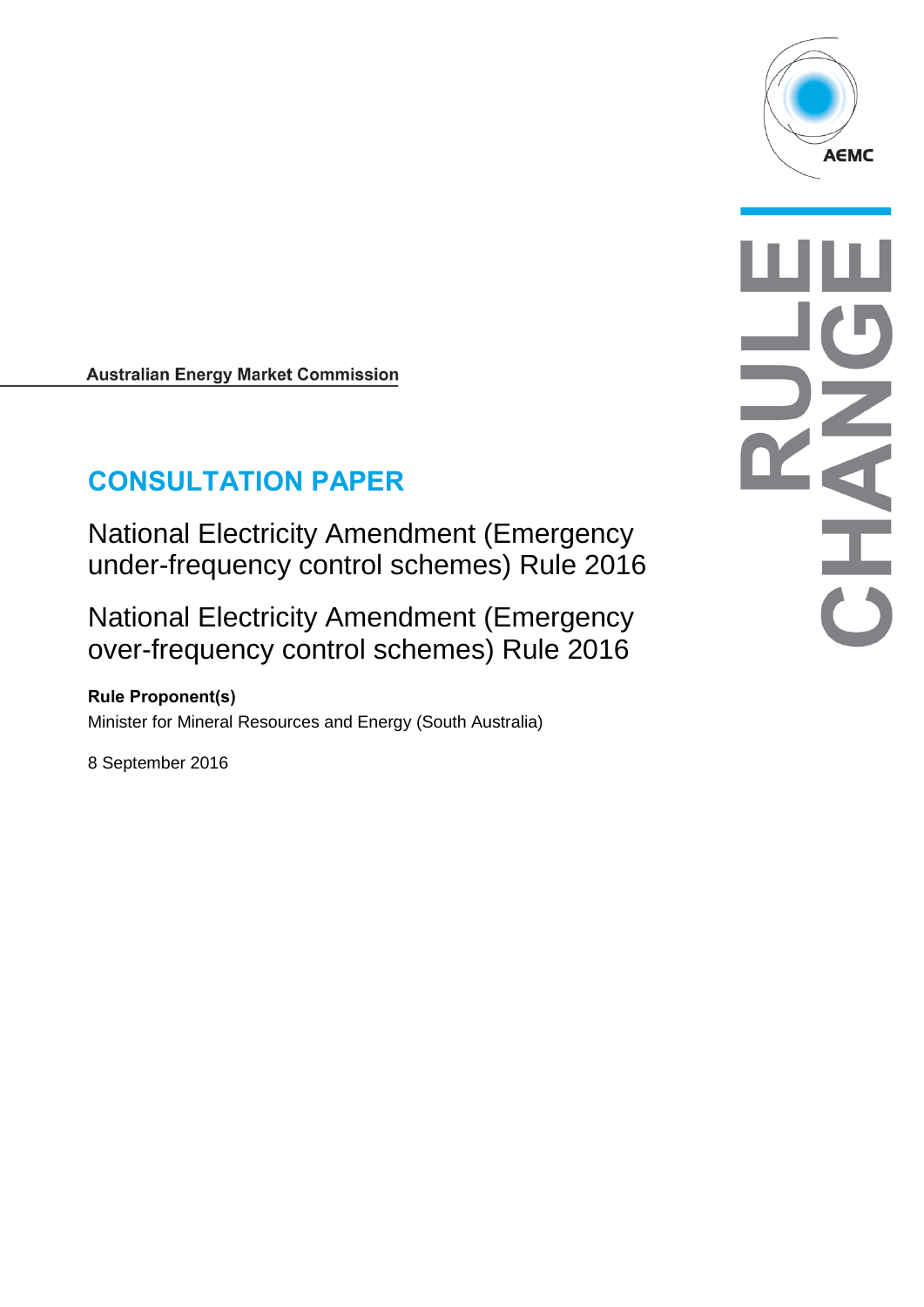#### **Inquiries**

Australian Energy Market Commission PO Box A2449 Sydney South NSW 1235

**E**: aemc@aemc.gov.au **T**: (02) 8296 7800 **F**: (02) 8296 7899

Reference: ERC0212

#### **Citation**

AEMC 2016, Emergency under-frequency control schemes, Consultation Paper, 8 September 2016, Sydney

AEMC 2016, Emergency over-frequency control schemes, Consultation Paper, 8 September 2016, Sydney

#### **About the AEMC**

The AEMC reports to the Council of Australian Governments (COAG) through the COAG Energy Council. We have two functions. We make and amend the national electricity, gas and energy retail Rules and conduct independent reviews for the COAG Energy Council.

This work is copyright. The Copyright Act 1968 permits fair dealing for study, research, news reporting, criticism and review. Selected passages, tables or diagrams may be reproduced for such purposes provided acknowledgement of the source is included.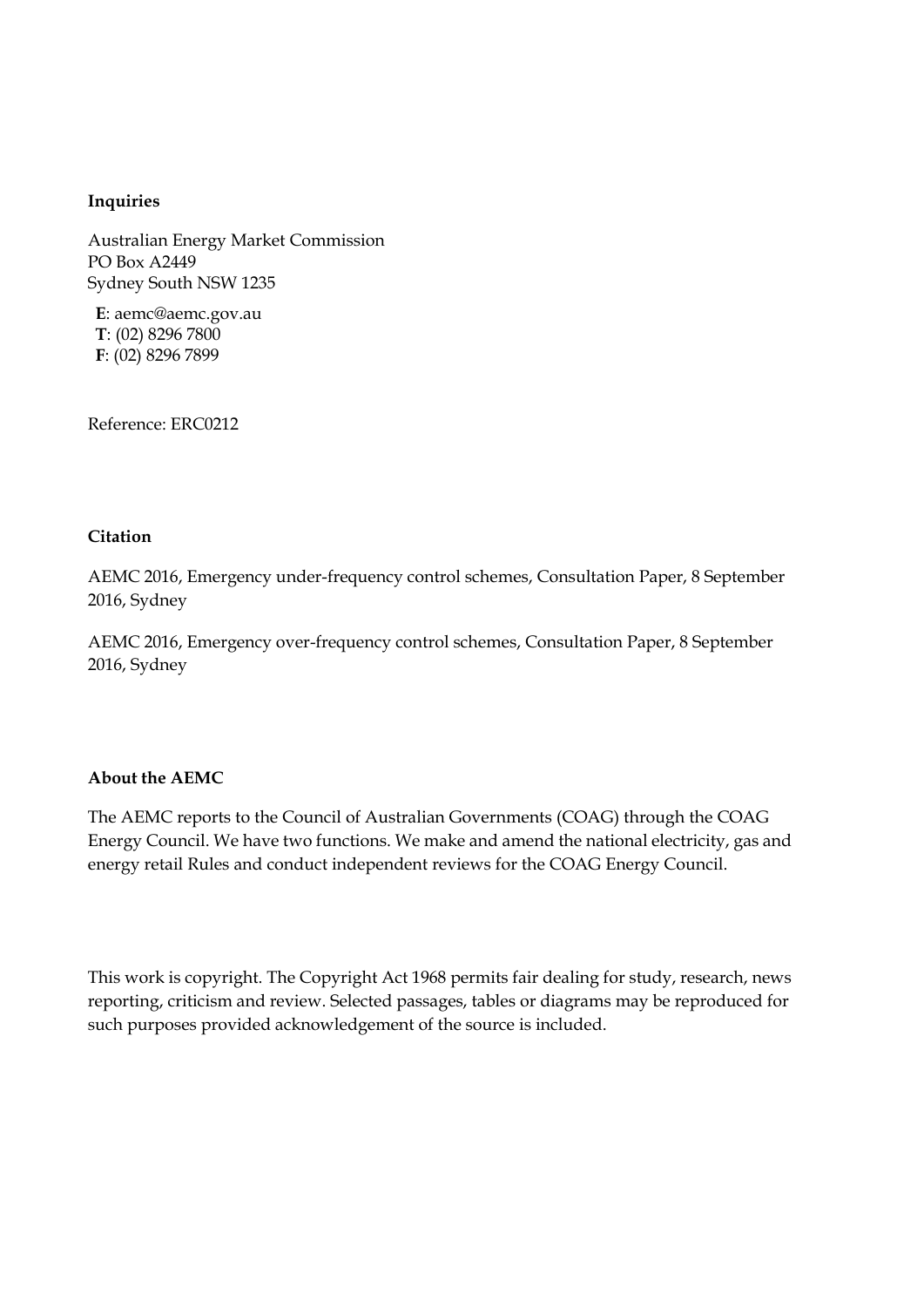# **Contents**

| 1              |     |                                                               |  |  |  |
|----------------|-----|---------------------------------------------------------------|--|--|--|
|                | 1.1 |                                                               |  |  |  |
|                | 1.2 |                                                               |  |  |  |
| $\overline{2}$ |     |                                                               |  |  |  |
|                | 2.1 |                                                               |  |  |  |
|                | 2.2 | Current arrangements for management of frequency in the NEM 4 |  |  |  |
|                | 2.3 |                                                               |  |  |  |
| 3              |     |                                                               |  |  |  |
|                | 3.1 |                                                               |  |  |  |
|                | 3.2 |                                                               |  |  |  |
| 4              |     |                                                               |  |  |  |
|                | 4.1 |                                                               |  |  |  |
|                | 4.2 |                                                               |  |  |  |
| 5              |     |                                                               |  |  |  |
|                | 5.1 |                                                               |  |  |  |
|                | 5.2 |                                                               |  |  |  |
|                | 5.3 |                                                               |  |  |  |
|                | 5.4 |                                                               |  |  |  |
|                | 5.5 |                                                               |  |  |  |
| 6              |     |                                                               |  |  |  |
|                | 6.1 |                                                               |  |  |  |
|                | 6.2 |                                                               |  |  |  |
|                |     |                                                               |  |  |  |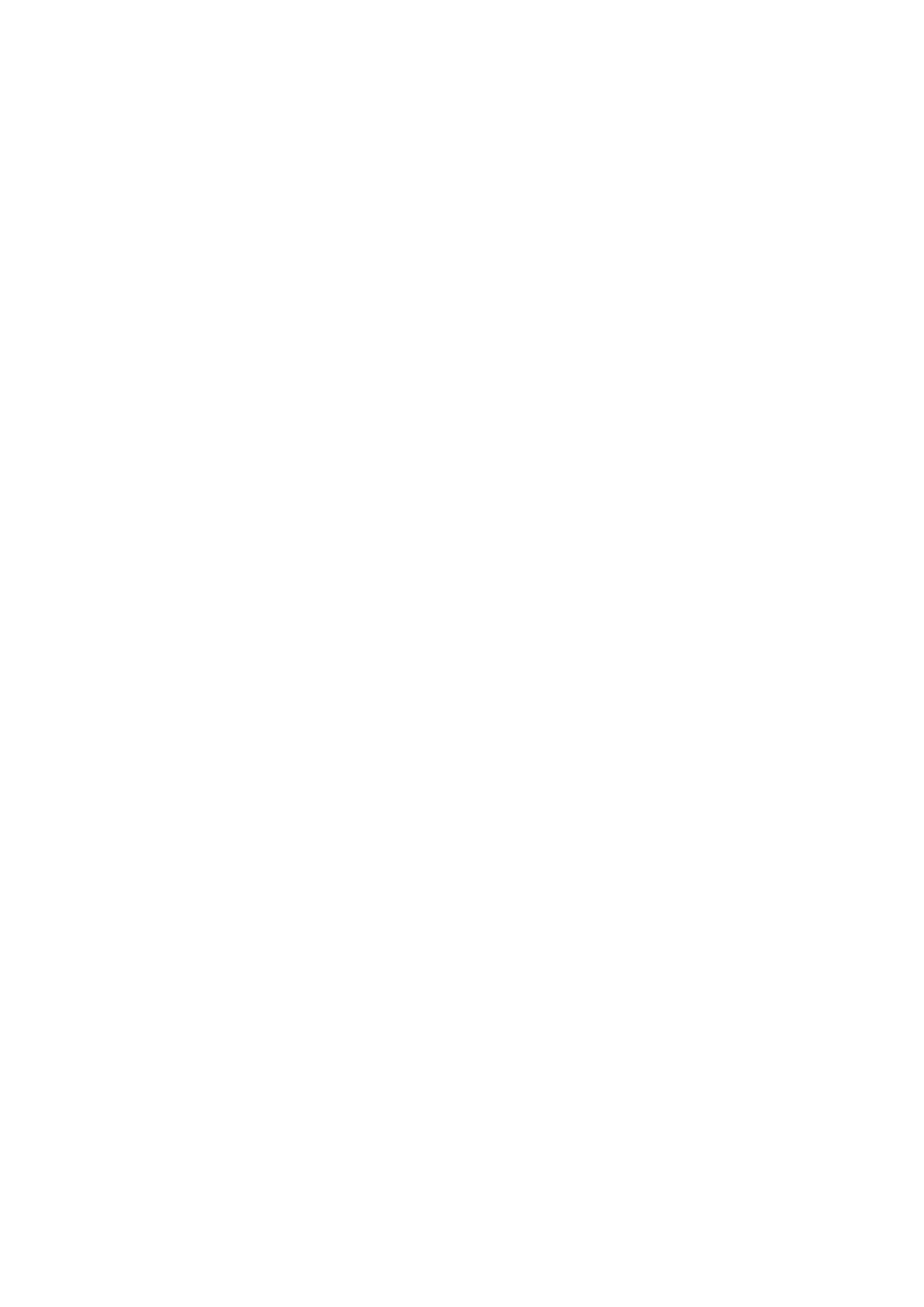# <span id="page-4-0"></span>**1 Introduction**

These rule changes relate to the effectiveness of emergency frequency control schemes. These schemes represent the last line of defence to protect the power system and prevent major blackouts from occurring due to sudden system disturbances.

Currently, these schemes automatically shed load in an orderly, coordinated manner to arrest a sudden frequency drop.<sup>1</sup> They are an integral part of the overall framework for maintaining the security of the NEM power system.

The Rules already establish frameworks for emergency frequency control schemes. The South Australian Minister for Mineral Resources and Energy (the proponent) has proposed a number of changes to these frameworks. The proponent considers these changes will make the frameworks effective in the face of the significant changes underway in the power system.

These rule changes are related to a broader package of work being progressed by the Australian Energy Market Commission (AEMC or the Commission) and the Australian Energy Market Operator (AEMO) related to power system security. This chapter provides a brief overview of that package of work, and how these rule changes are related.

### <span id="page-4-1"></span>**1.1 A period of change in the NEM**

The electricity industry in Australia is undergoing a fundamental transformation. The last decade has seen a rapid rise in the penetration of new generation technologies, such as wind farms and rooftop solar. In the past, these technologies accounted for only a small fraction of total electricity supply. Now they are a critical part of our power system, and their significance is continuing to grow.

As these technologies make up an increasing proportion of Australia's electricity needs, challenges in maintaining power system security are emerging. The AEMC and AEMO are therefore undertaking various work packages to address these challenges so the NEM continues to deliver a secure and reliable supply of electricity to consumers.

#### **Emerging system security issues**

<u>.</u>

System security refers to maintaining the power system in a secure and safe operating state, to manage the risk of major supply disruptions. It deals with the technical parameters of the power system such as voltage, frequency, the rate at which these might change and the ability of the system to withstand transient faults.

A number of physical parameters must be controlled to maintain the electricity system in a secure operating state. In particular, rapid changes in the frequency of the power

<sup>1</sup> A special protection scheme has been implemented in Tasmania to facilitate shedding of generation following the credible loss of Basslink. However, as this scheme relates to management of frequency following a credible contingency, is it not classified here as an emergency frequency control scheme.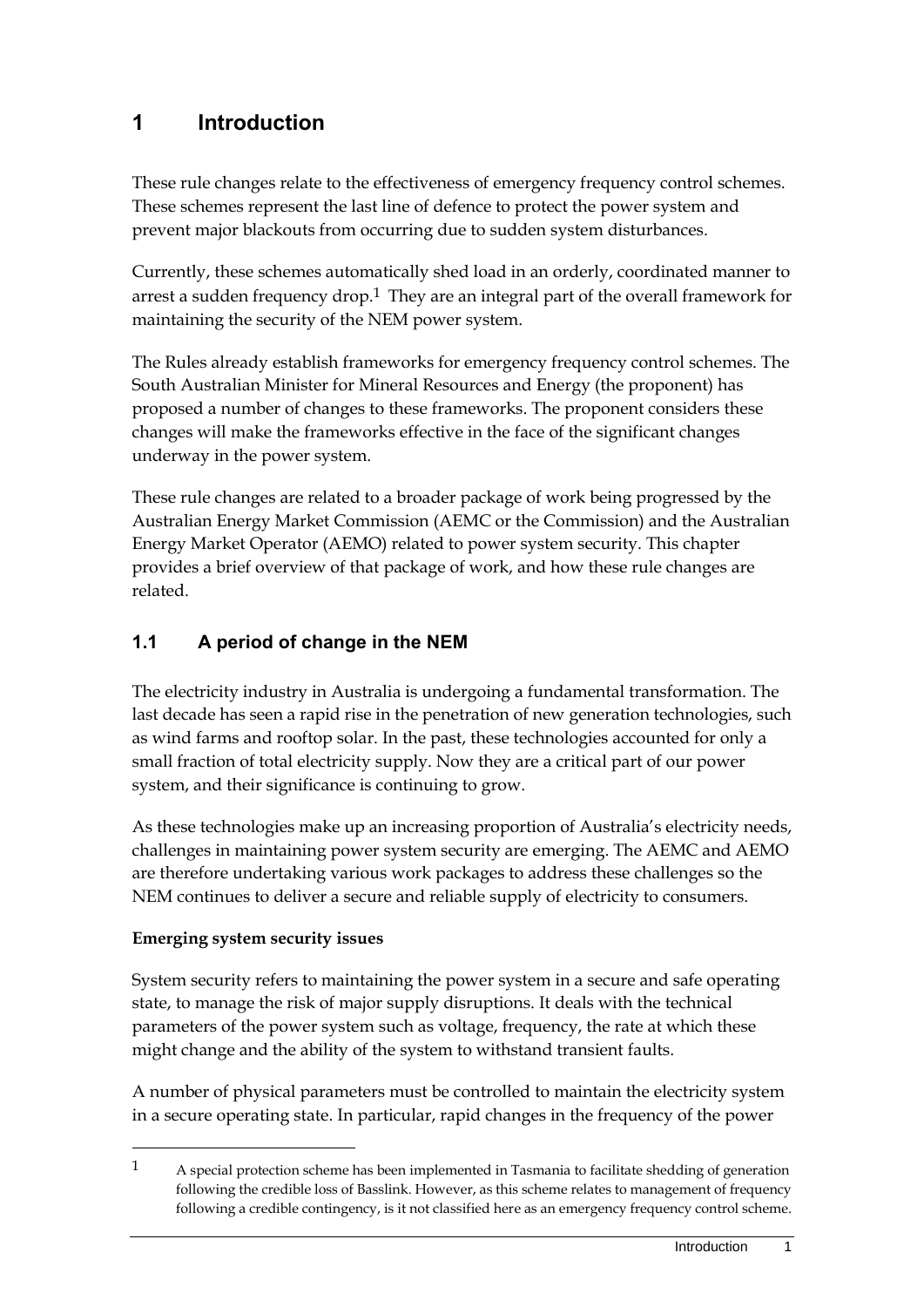system can lead to instability in the system. This instability can lead to major blackouts if not addressed.

Large spinning conventional generators, such as coal, gas and hydro, resist large rapid changes in frequency and increase system strength. These are known as synchronous generators, as the rotation of their large generation units is synchronised to the electrical frequency of the power system. Expressed another way, the speed of the physical spin of the generating units is directly linked to the speed of the electrical frequency. This link means that the large physical mass of these synchronous units will tend to resist, and therefore slow down, the speed of any changes in electrical frequency. This effect, known as inertia, can support the stability of the power system by helping to maintain a consistent operating electrical frequency. 2

Less conventional forms of electricity generators, such as wind and rooftop solar, are not synchronised to the electrical frequency of the power system. As such, they are limited in their ability to dampen rapid changes in frequency or respond to sudden large changes in electricity supply or consumption and may not provide as much inertia as synchronised generators. 3

The shift to less conventional forms of generation and associated inertia issues has been more pronounced in some regions of the NEM. South Australia, in particular, has experienced a substantially faster potential rate of change of frequency (RoCoF) than other regions as increasing volumes of non-synchronous generation is integrated. Increases to the capability of interconnection with Victoria have also increased the potential impact of these issues. While the interconnector can support frequency stability during normal operation periods by sharing inertia from other regions, if it trips and separates South Australia from the rest of the NEM, this may cause excessive RoCoF if there is insufficient synchronous generation online in South Australia at that time.

### <span id="page-5-0"></span>**1.2 Impacts on emergency frequency control schemes**

<u>.</u>

These changes may impact on the effectiveness of existing emergency frequency control schemes. In particular, the reduction in system inertia and related increases in RoCoF may mean that existing schemes are not fast enough to arrest a sudden frequency change.

This is exacerbated by the potential impacts of increased penetration of distributed energy resources, such as rooftop PV. This is because increased distributed energy resources may reduce the amount of actual load that is available to be shed by emergency frequency control schemes, and can also change the direction of power

<sup>2</sup> A more detailed description of synchronous / non-synchronous generators, inertia, frequency and power system security is provided in the consultation paper of the AEMC's System Security Market Frameworks review, available at www.aemc.gov.au

<sup>&</sup>lt;sup>3</sup> The currently installed technologies are not designed to provide inertia. However, there may be opportunities for these technologies to provide inertia support. This is being considered as part of AEMO's FPSS work and will also be considered in the AEMC's System Security review.

<sup>2</sup> Emergency under-frequency control schemes and Emergency over-frequency control schemes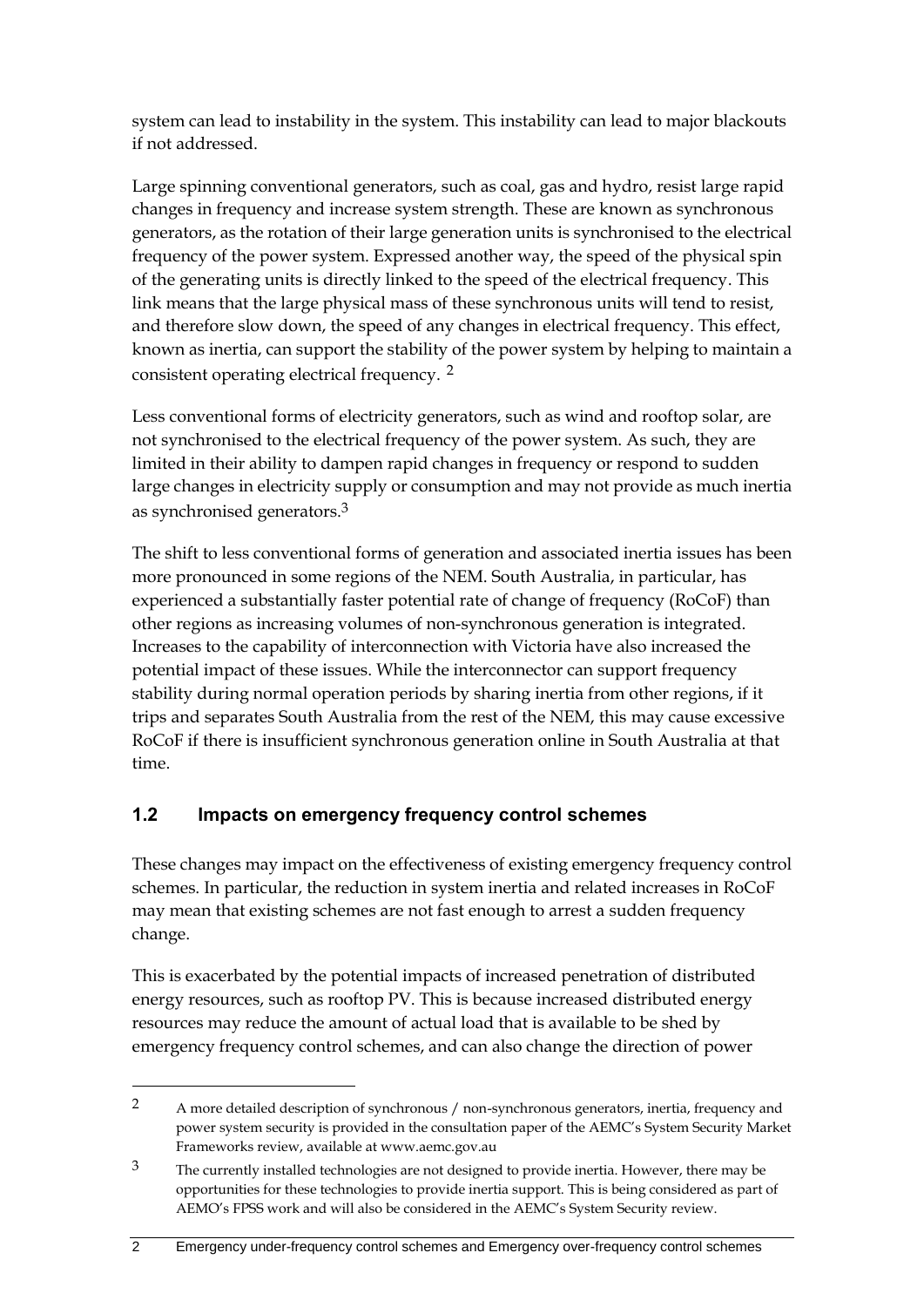system flows. Due to the way that existing schemes have been physically implemented historically, they may not be able to account for these changes.

These impacts on emergency frequency control schemes are discussed in Chapter 2.

### **Emergency frequency control rule changes**

The proponent has submitted these rule change requests as part of a broader package of rule changes. This package includes two rule change requests related to emergency frequency control schemes:

- the Emergency under-frequency control schemes rule change (described in Attachment B of the rule change request as the Emergency frequency control schemes - for generation deficit events rule change); and
- the Emergency over-frequency control schemes rule change (described in Attachment C of the South Australian rule changes as the Emergency frequency control schemes - for excess generation events rule change).

The package also includes two rule change requests related to rates of change of frequency and system strength. These rule change requests will be progressed as part of the AEMC's System Security Market Frameworks review (the System Security review).

The AEMC has prepared a single consultation paper to facilitate public consultation on these two emergency frequency control rule changes, which are closely related to one another.

These two rule changes propose a number of changes to the frameworks for emergency frequency control schemes. The proponent considers that these changes will support the security of the power system and assist in the process of adapting to the ongoing changes in the generation mix.

This paper:

- sets out a summary of, and a background to the two rule changes proposed by the proponent;
- identifies a number of questions and issues to facilitate the consultation on this Rule change requests; and
- explains the process for making submissions.

These rule change requests relate to issues that have to date arisen primarily in South Australia. Much of the discussion therefore refers specifically to South Australia. However, these issues may arise in other jurisdictions as the power system continues to change, particularly jurisdictions susceptible to separating from the rest of the power system. Assessment of these rule change requests will therefore consider the materiality of issues and applicability of solutions in the context of all participating jurisdictions of the NEM.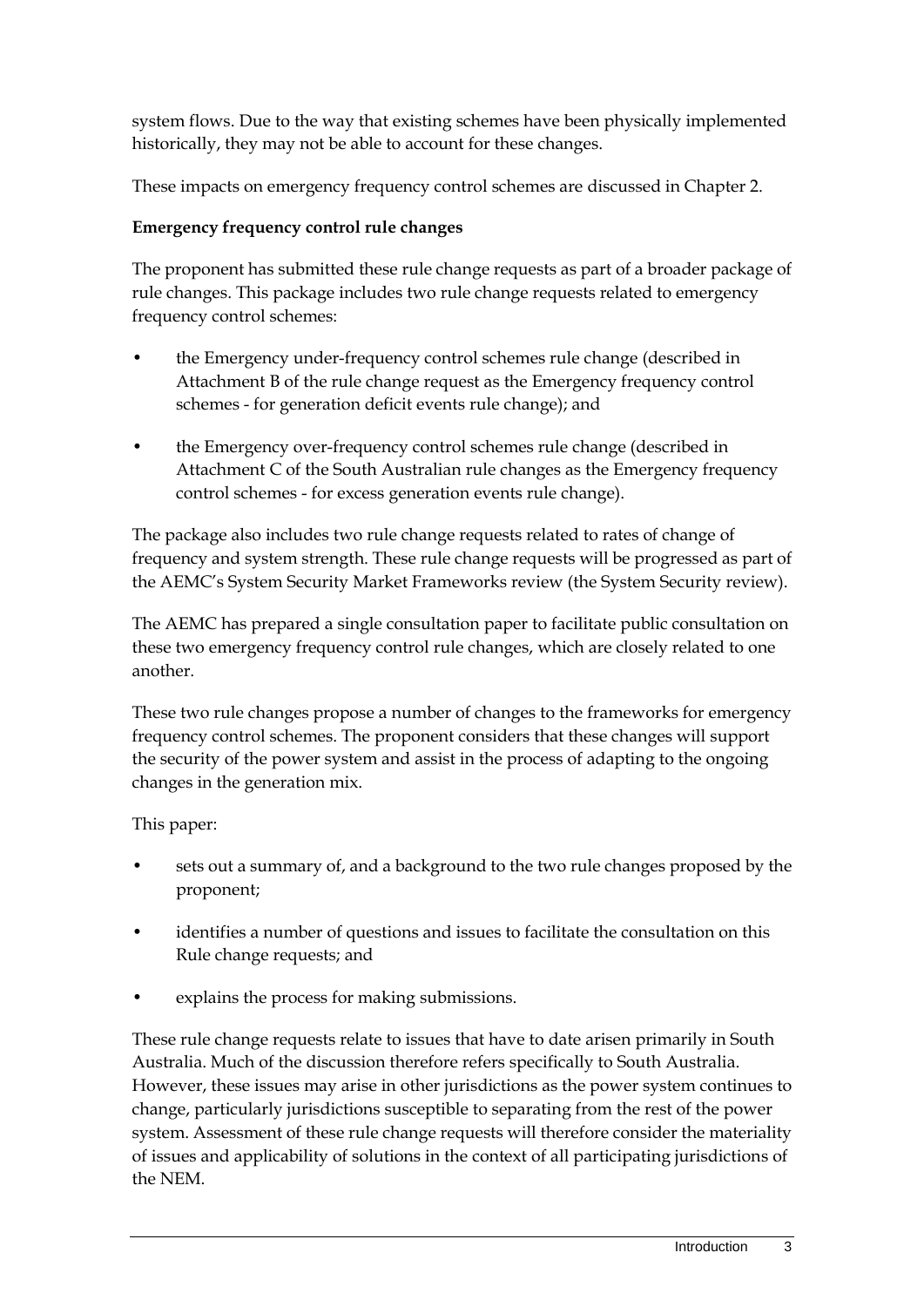# <span id="page-7-0"></span>**2 Background**

<u>.</u>

This chapter provides an overview of the current power system issues emerging in the NEM, as well as the ongoing Australian Energy Market Operator (AEMO) and AEMC system security work programs. It also describes current arrangements for managing frequency in the NEM, including schemes for the management of extreme frequency events.

### <span id="page-7-1"></span>**2.1 The changing NEM power system**

The NEM is currently going through a period of significant change. This has involved the retirement of many large, centrally dispatched synchronous generation units, coupled with the entry of significant volumes of non-synchronous intermittent generation (including an increasing amount of distributed generation). New approaches for the maintenance of power system security will be required for a number of reasons, including:

- reduced system inertia which increases the susceptibility of the electricity system to high rates of change of frequency for which existing system security services under normal operating conditions are unable to effectively respond;
- reduced system strength in certain areas of the network which may mean that generators may not be physically able to meet their national electricity Rules (NER or the Rules) defined technical performance standards under some circumstances and may therefore be unable to remain connected to the system at certain times; and
- rates of change of frequency may be too fast for existing emergency frequency control schemes to operate effectively. Furthermore, an increase in distributed energy resources may also mean that existing schemes are less effective in shedding load to control frequency.

This chapter provides a brief overview of the current arrangements for managing frequency in the NEM, as well as a brief overview of broader system security issues. A more detailed summary of system security issues is provided in the consultation paper of the AEMC's System Security review.4

### <span id="page-7-2"></span>**2.2 Current arrangements for management of frequency in the NEM**

The Rules currently set out a number of obligations on AEMO for the maintenance of system frequency within specific limits.

<sup>4</sup> See: [http://www.aemc.gov.au/Markets-Reviews-Advice/System-Security-Market-Frameworks-Revie](http://www.aemc.gov.au/Markets-Reviews-Advice/System-Security-Market-Frameworks-Review) [w](http://www.aemc.gov.au/Markets-Reviews-Advice/System-Security-Market-Frameworks-Review)

<sup>4</sup> Emergency under-frequency control schemes and Emergency over-frequency control schemes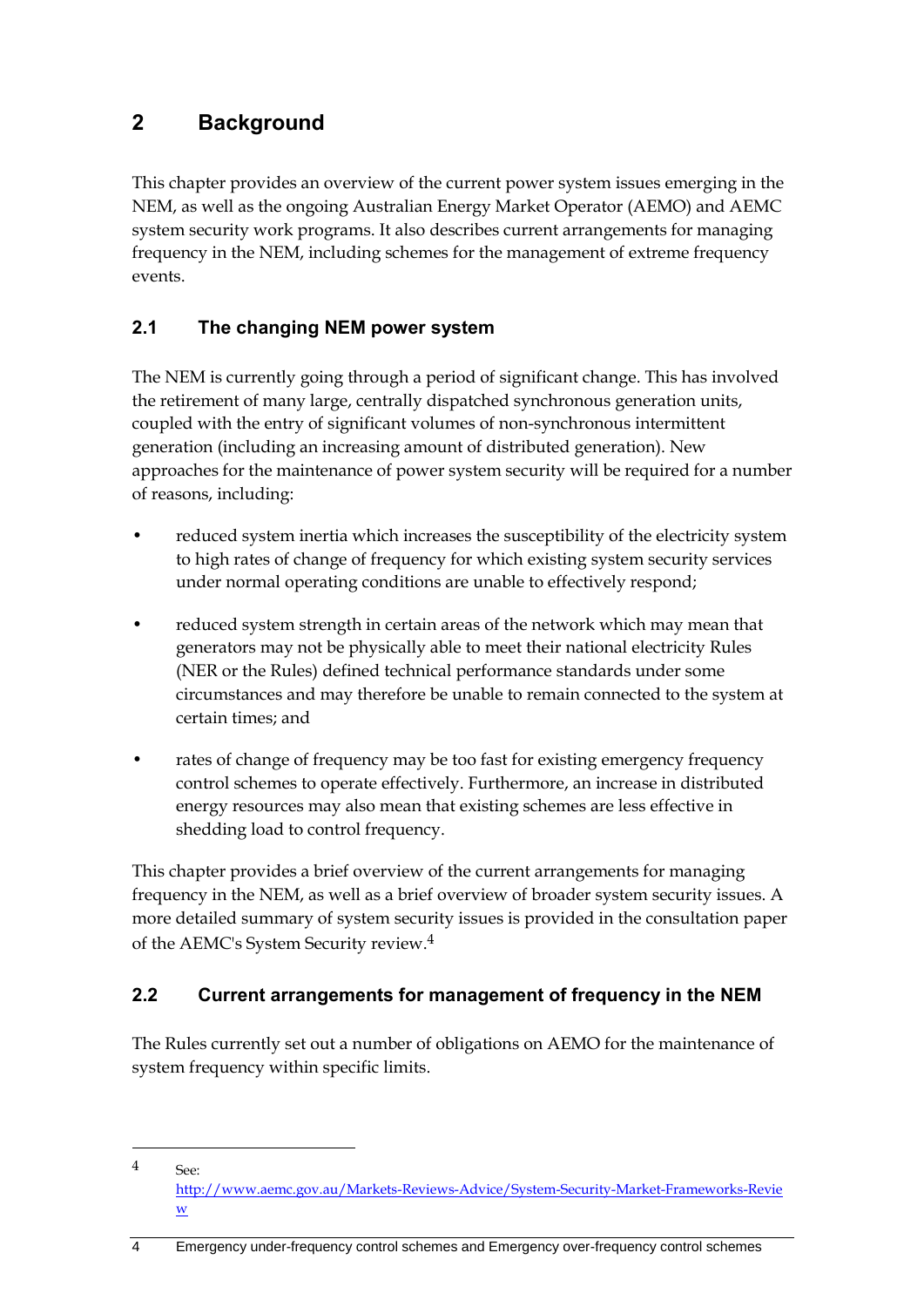#### **2.2.1 Maintenance of frequency during system normal, credible and noncredible contingencies**

In an alternating current power system, generators export and consumers use electricity within a given frequency band. Generating equipment and some loads are finely tuned to operate at specific frequencies, so it is important the entire power system remains within this frequency range.

One of AEMO's key obligations is to maintain the power system in a secure operating state, which includes keeping system frequency within the normal operating frequency band.5

While AEMO aims to keep system frequency within this band, actual frequency levels are affected by events that change the supply / demand balance. Increases in supply relative to demand will tend to increase the frequency, while decreases in supply relative to demand will tend to decrease the frequency. AEMO utilises different tools to maintain or return the system to the normal operating frequency band, depending on the nature of the event that has disturbed the frequency.

#### **Minor disturbances during normal operation**

When the power system is operating normally, minor fluctuations in supply and demand occur within each 5 minute dispatch interval. These variations can move the frequency away from the normal operating frequency by a small amount. To manage this, AEMO procures specific services from generators and loads, known as "regulation" raise and lower FCAS, and coordinates their use to maintain the frequency within the normal operating frequency band.

#### **Credible contingency events**

<u>.</u>

From time to time, the power system may experience more significant disturbances, where there is a temporary and unexpected imbalance of supply and demand. These disturbances, which AEMO considers reasonably likely to occur, are known as credible contingencies and may be caused by events such as the loss of a single generator, single load or a single line in the network.<sup>6</sup>

AEMO is required to maintain the power system frequency within the operational frequency tolerance band when these kinds of events occur, and must return the

<sup>5</sup> The frequency requirements that AEMO must meet are defined in the NER and the power system security standard (known as the frequency operating standard (FOS)) determined by the Reliability Panel. NER Chapter 10 defines the normal operating frequency band as: the range 49.9Hz to 50.1Hz or such other range so specified in the *power system security standard*.

<sup>6</sup> NER clause 4.2.3(b) defines credible contingencies as: a *contingency event* the occurrence of which *AEMO* considers to be reasonably possible in the surrounding circumstances including the *technical envelope*. This definition goes on to describe examples of credible contingencies as: the unexpected automatic or manual *disconnection* of, or the unplanned reduction in capacity of, one operating *generating unit*; or the unexpected *disconnection* of one major item of *transmission plant* ... other than as a result of a three phase electrical fault anywhere on the *power system*.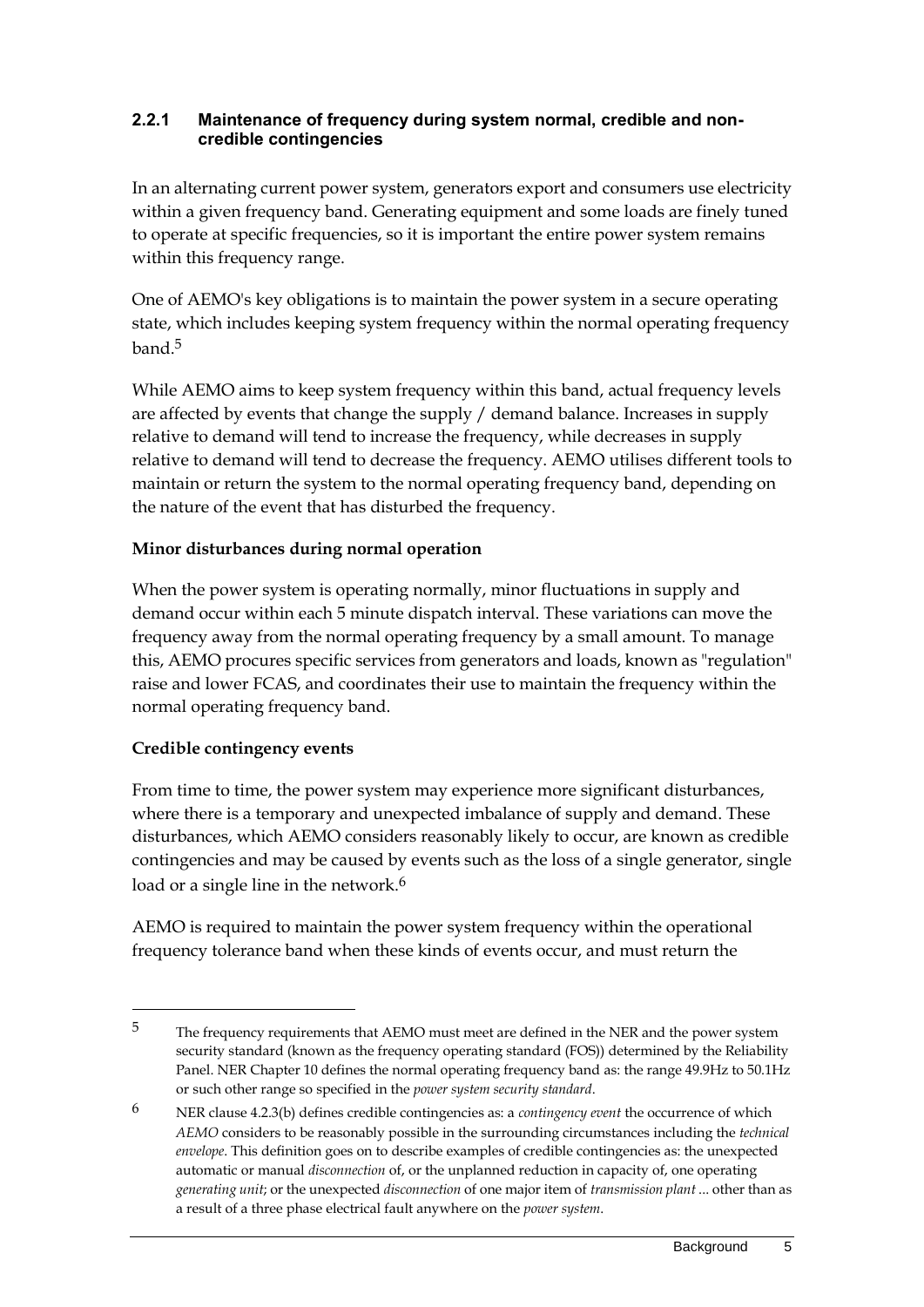frequency to the normal operating frequency band within a specified time period.7 To do so, it procures contingency raise and lower FCAS, which increase or decrease the frequency in response to these more significant frequency variations.8

### **Non-credible contingency events**

<u>.</u>

More rarely, the power system can experience very significant disturbances to the supply/demand balance. These events, which AEMO considers are not reasonably likely to occur, are known as non-credible contingencies and may include the simultaneous loss of multiple generators, or the loss of interconnection with a neighbouring region. 9

Currently the Rules do not allow AEMO to procure FCAS or constrain generation dispatch in anticipation of non-credible contingencies. Instead, AEMO and network service providers (NSPs) utilise under frequency load shedding (UFLS) schemes.

### **2.2.2 Under frequency load shedding schemes**

UFLS schemes are emergency mechanisms that are designed to arrest a fall in frequency. They operate only during rare events (usually following a non-credible contingency)10 where a drop in frequency has not been arrested by FCAS.

UFLS schemes typically consist of a series of relays linked to circuit breakers, which progressively disconnect load blocks in response to a frequency drop. This disconnection occurs in a coordinated and automatic manner that is designed to arrest frequency drop and begin the process of restoring frequency to the normal operating frequency band.

These schemes include specific responsibilities for different parties, including:

 Jurisdictional System Security Coordinators (JSSCs), who advise AEMO of the priority in which loads can be shed when UFLS schemes are activated, and any restrictions on the shedding of sensitive loads;<sup>11</sup>

<sup>7</sup> Chapter 10 of the NER defines the operational frequency tolerance band as: The range of *frequency*  within which the *power system* is to be operated to cater for the occurrence of a *contingency event* as specified in the *power system security standards*. The actual values of this range, and related time periods for restoration, are established in the FOS.

<sup>8</sup> These contingency FCAS are measured in terms of how rapidly they respond to restore the system to the normal operating frequency. They include 6 second, 60 second and 5 minute frequency raise and lower services. They are typically provided by dispatchable generators who act independently of AEMO to increase or decrease output in response to frequency changes.

<sup>9</sup> NER clause 4.2.3(e) defines a non-credible contingency as: a *contingency event* other than a *credible contingency event*. The definition then describes examples of non-credible contingencies as: three phase electrical faults on the *power system*; or ... simultaneous disruptive events such as: multiple *generating unit* failures; or double circuit *transmission line* failure (such as may be caused by tower collapse).

<sup>10</sup> The exception to this is in South Australia, where load shedding can occur in response to certain credible contingency events.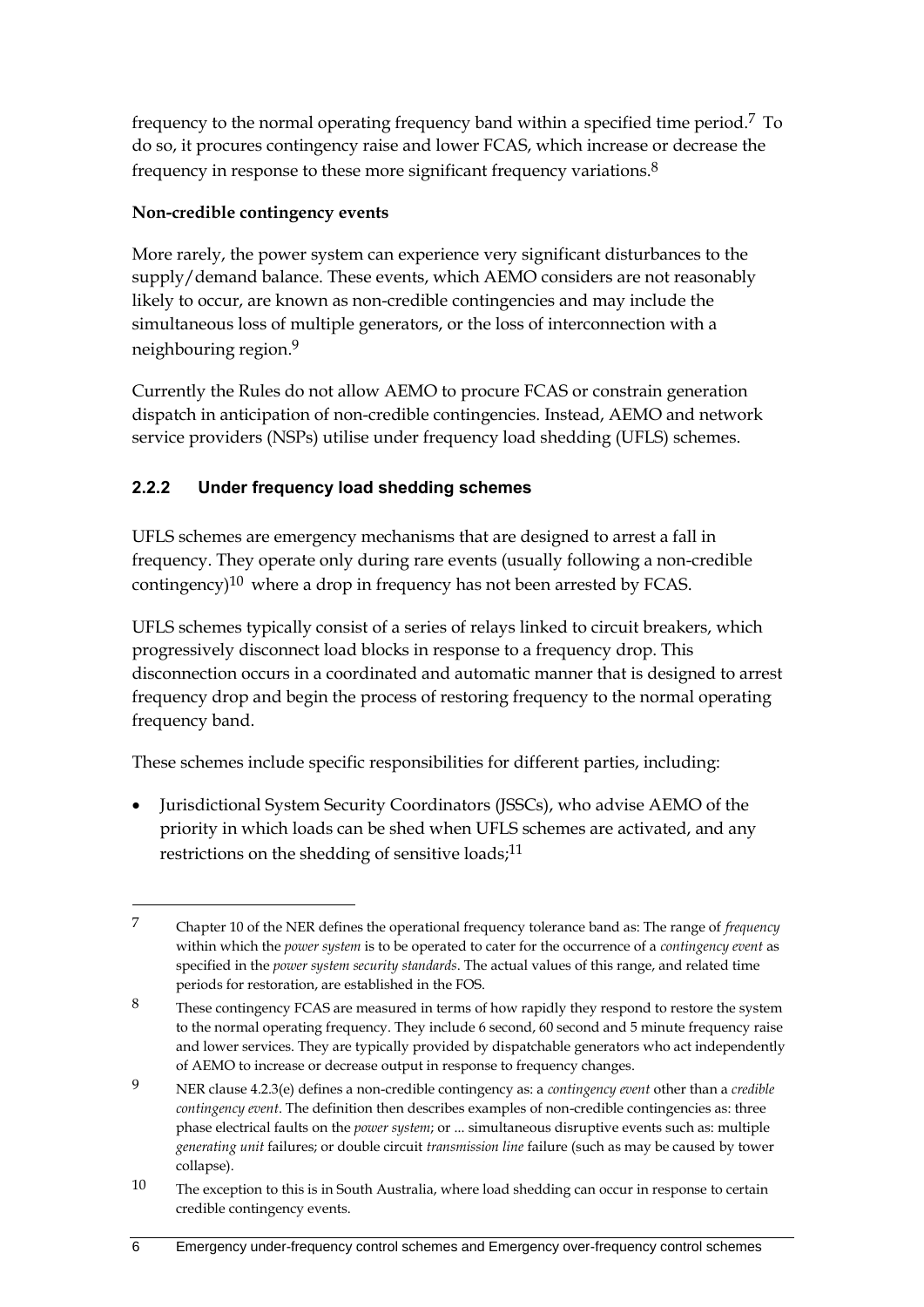- AEMO, who develops load shedding procedures for each jurisdiction which adhere to the schedules defined by the JSSC; and<sup>12</sup>
- NSPs, who are required to ensure that sufficient load is under the control of under-frequency relays at the frequency settings developed by AEMO, to ensure that in the event of the sudden, unplanned simultaneous occurrence of multiple contingency events, the power system frequency does not move outside of the extreme frequency tolerance limits. During an under-frequency event, these loads are automatically disconnected in accordance with the procedures established by AEMO. This requirement is set out in NER clause S5.1.10.1. The primary obligation on NSPs is to ensure that sufficient load is available for shedding. This is relevant to considerations of whether the current NER are unclear in terms of obligations on NSPs
- Market customers with expected peak demand at their connection point in excess of 10MW, who are required to provide automatic interruptible load. The level of this interruptible load is required to be a minimum of 60% of their expected demand, or at a level determined by the Reliability Panel.13

Under the current NER arrangements, AEMO is obliged to return the power system to a secure operating state following *any* contingency event, including all non-credible contingency events.14 This may include restoring the power system following a range of different events, including the loss of interconnection between two regions to the simultaneous trip of every generating unit within a region. There are very different probabilities associated with these different events. This issue is discussed in further detail in section 5.2.2.

<u>.</u>

<sup>11</sup> NER clause 4.3.2(f) sets out the processes whereby the relevant JSSC provides AEMO with a schedule of what loads should be shed following a credible contingency.

<sup>12</sup> NER clause 4.3.2(h).

<sup>13</sup> This requirement is set out in NER clause 4.3.5. The proponent has argued that this clause "does not reflect the practical implementation of load shedding arrangements". This issue is considered in more detail in Chapter 5.

<sup>14</sup> This obligation is established in the NER and the Frequency Operating Standards. This includes clause 4.3.2, which places an obligation on AEMO to: achieve the *AEMO power system security responsibilities* in accordance with the *power system security* principles. NER clause 4.2.6(c) then sets out these principles, which include a requirement that: Adequate *load shedding* facilities initiated automatically by *frequency* conditions outside the *normal operating frequency excursion band* should be available and in service to restore the *power system* to a *satisfactory operating state* following significant *multiple contingency events*. The FOS also require AEMO to maintain the frequency of the power system within the extreme frequency excursion tolerance limits, for any multiple contingency event.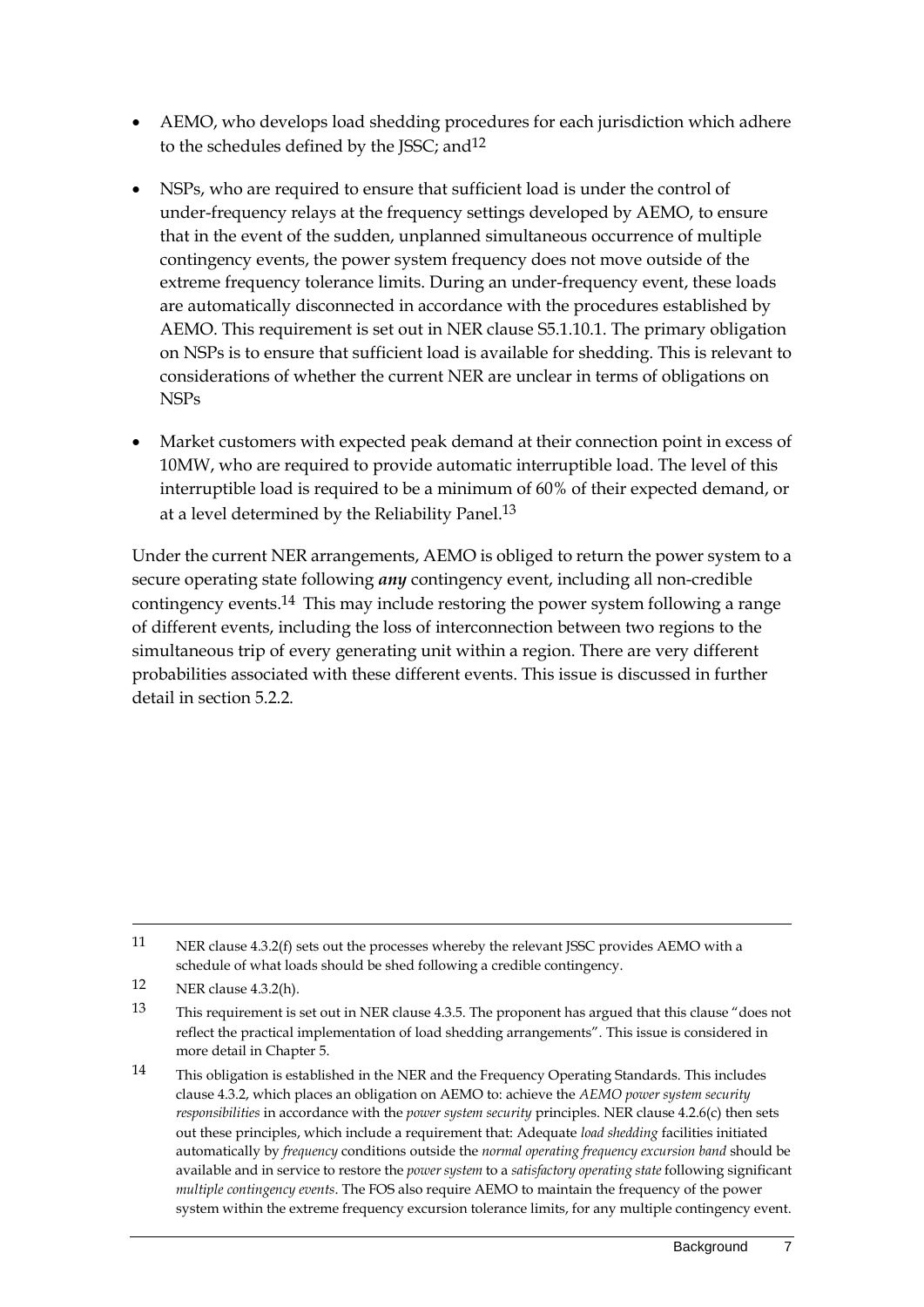### **2.2.3 Management of over frequency events**

Currently, the Rules only describe emergency schemes to manage frequency drops following a non-credible contingency; there is no equivalent mechanism in the Rules to deal with increases in frequency due to a non-credible contingency.15

To date, the impacts of over frequency events have been less material than under frequency events, as the size of relevant contingencies have been smaller. Over frequency events also typically result in generators tripping, which acts to lower the frequency. Mostly over frequency events have been managed through measures such as FCAS.

The Rules do place some requirements on generators to have the capability to ramp down their output following an over frequency event. However, this applies only to generators connected after 2007.16 Furthermore, the Rules do not include any framework that describes the way in which generators should be shed following a non-credible contingency.

### <span id="page-11-0"></span>**2.3 Relevant policy developments in power system security**

There are several work programs underway that consider these power system security issues, including:

- AEMO's Future Power System Security (FPSS) program;17 and
- The AEMC's System Security review.<sup>18</sup>

<u>.</u>

The matters explored in these projects are relevant to the issues that will be considered in assessment of this rule change.

#### **2.3.1 Technical power System Issues - FPSS work program**

AEMO established the PSI TAG group in 2015 to help identify some of the technical issues related to system security. This group consisted of representatives from

17 See: [https://www.aemo.com.au/Electricity/National-Electricity-Market-NEM/Security-and-reliability](https://www.aemo.com.au/Electricity/National-Electricity-Market-NEM/Security-and-reliability/FPSSP-Reports-and-Analysis) [/FPSSP-Reports-and-Analysis](https://www.aemo.com.au/Electricity/National-Electricity-Market-NEM/Security-and-reliability/FPSSP-Reports-and-Analysis)

 $18 \qquad \qquad \mathsf{S}_{\mathsf{P}}$ [http://www.aemc.gov.au/Markets-Reviews-Advice/System-Security-Market-Frameworks-Revie](http://www.aemc.gov.au/Markets-Reviews-Advice/System-Security-Market-Frameworks-Review) [w](http://www.aemc.gov.au/Markets-Reviews-Advice/System-Security-Market-Frameworks-Review)

<sup>15</sup> An over-frequency mechanism has been introduced in Tasmania. This mechanism is not explicitly accounted for in the NER. This mechanism is used to manage the tripping of Basslink as a credible contingency.

<sup>16</sup> Clause S5.2.5.8(a)(2) of the NER requires generators with nameplate capacities in excess of 30MW to "have facilities to automatically and rapidly reduce ...*generation*...by at least half, if the *frequency* at the *connection point* exceeds a level nominated by *AEMO*...by reducing the output of the *generating system* within 3 seconds, and holding the output at the reduced level until the *frequency* returns to within the *normal operating frequency band*.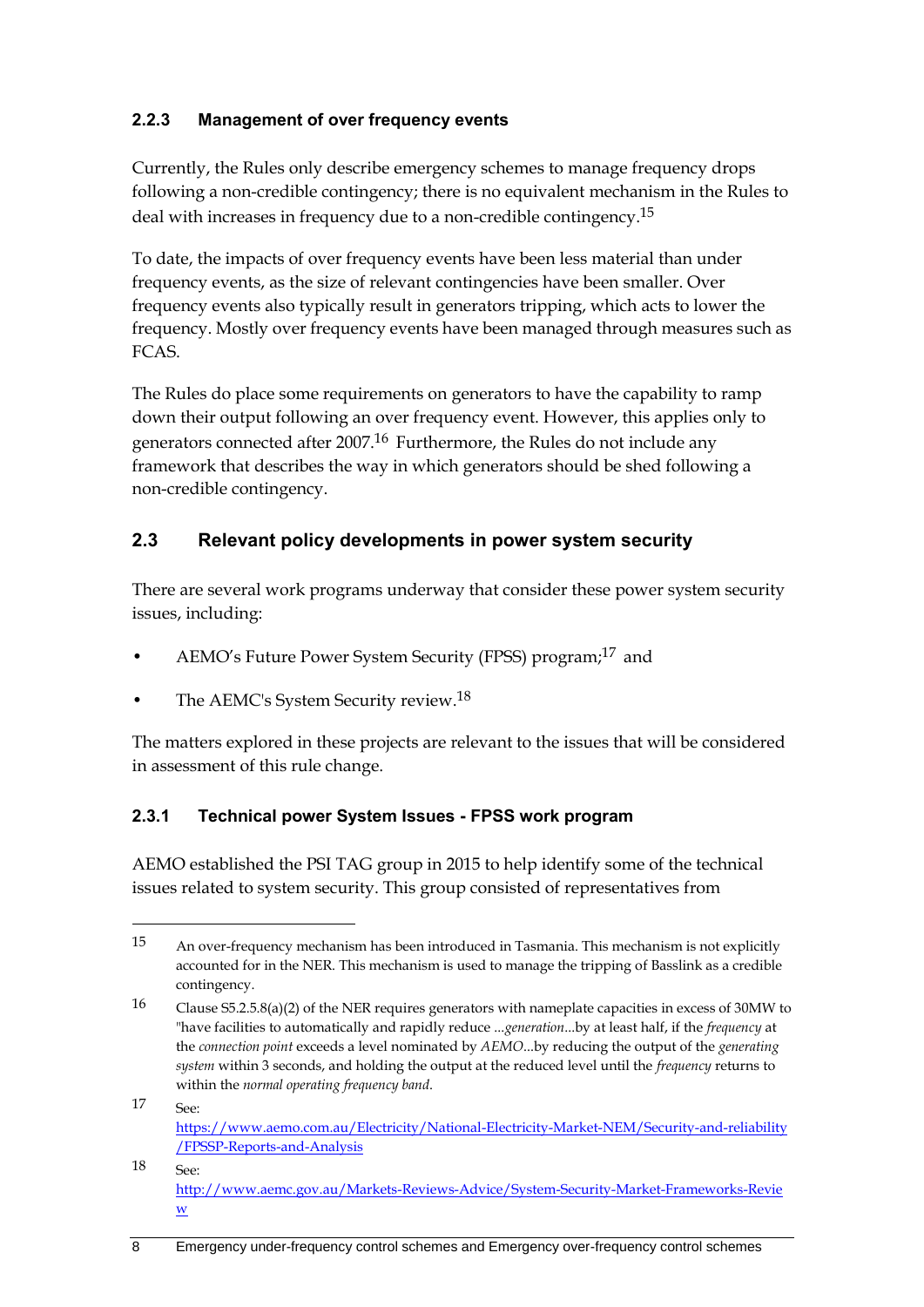consumer groups, industry, regulatory bodies and government. Based on the initial issues identified by PSI TAG, AEMO established its FPSS work program to:

- clearly define the technical nature of potential future operational challenges and thereby future power system needs; and
- explore the range of potential technical solutions based on the expected future power system needs.

The FPSS work programs has identified and will consider the following four areas:

- **Frequency control**: Higher rates of change of frequency (RoCoF) and reductions in the availability of frequency control ancillary services (FCAS) were identified as issues. AEMO's current work on this issue includes identifying underlying RoCoF system limits, examining a fast frequency response service, examining the use of existing and new FCAS technologies and undertaking an international review of how other systems have adapted.
- **Managing extreme frequency events**: The effectiveness of emergency frequency control schemes are challenged by high RoCoF and increased distributed energy resources (DER). AEMO's current work on this issue includes redesigning existing under frequency load shedding (UFLS) schemes and designing a new over frequency generation shedding (OFGS) scheme, assessing roles, responsibilities and mechanisms to address these events; and reviewing procedures for operating South Australia as an island.
- **Information, models and tools**: Lack of visibility of DER and the ongoing development of AEMO's tools for effectively capturing changing system dynamics were identified as issues. AEMO's current work on this issue includes assessing data requirements to perform its functions in future and consulting with industry on ways to capture data.19
- **System strength**: Fault levels and their impact on system security were identified as issues. AEMO is developing capability to better model the dynamics of reduced system strength.

The identification of future power system security limitations and requirements and the examination of potential technical solutions will be progressed by AEMO and will be run in parallel to work being undertaken by the AEMC on system security. The AEMC's review will identify the changes to market and regulatory frameworks that can deliver the technical solutions that AEMO identifies.

<sup>19</sup> This falls outside of the scope of work being considered by the AEMC in conjunction with AEMO in the System Security review.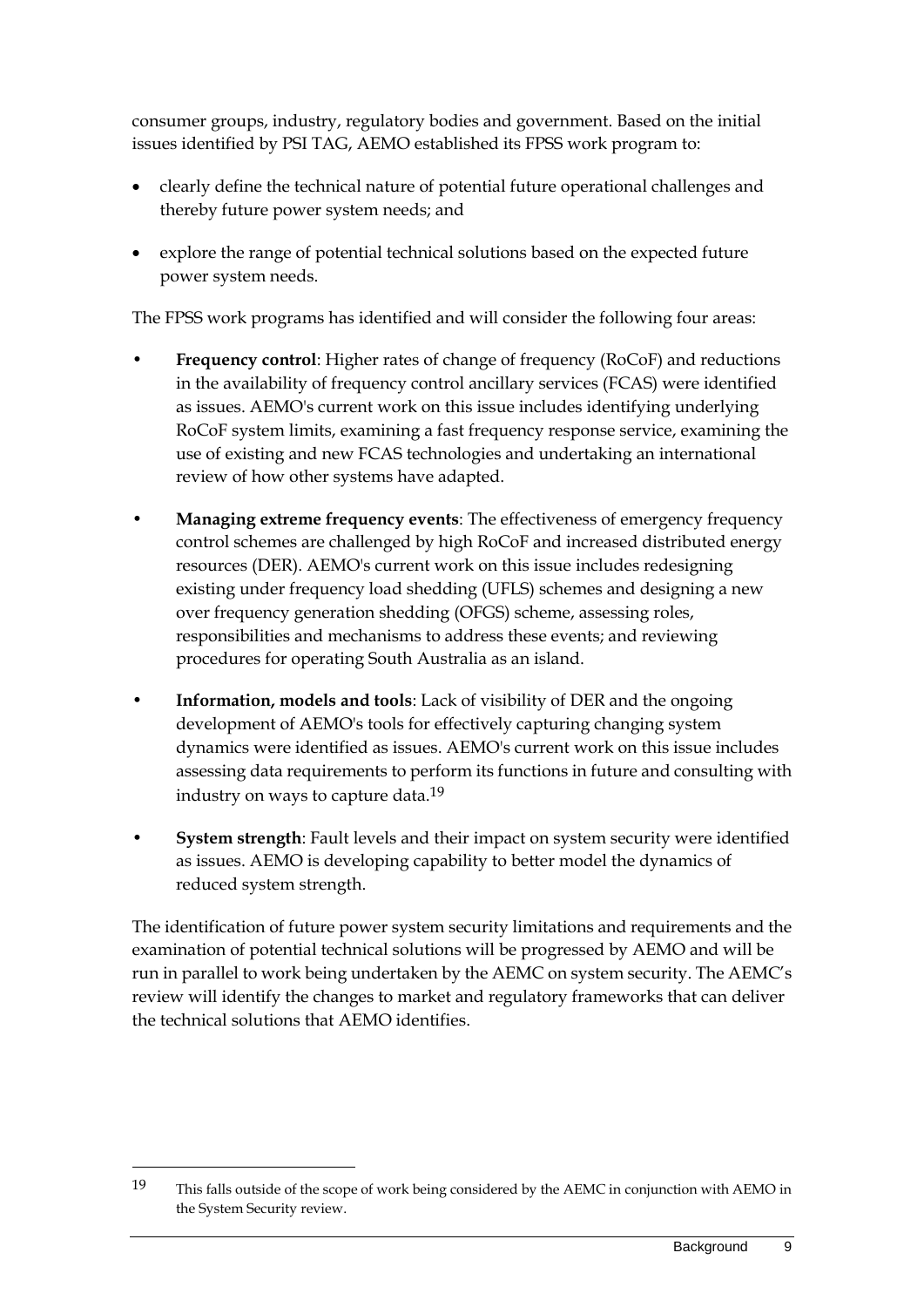### **2.3.2 AEMC System Security Market Frameworks Review**

The AEMC has commenced the the System Security review, which will consider the market frameworks relevant to system security in the NEM.<sup>20</sup> This review builds on and will be run in collaboration with AEMO's work on technical solutions to system security issues.

The System Security review will consider several core issues, including potential market solutions to address increased RoCoF and reductions in system strength.

The System Security review incorporates parts of a package of rule changes proposed by the South Australian Minister for Resources and Energy. This package includes:

- Parts A and D, which relate to rates of change of frequency and system strength, and which are being considered as part of the System Security review; and
- Parts B and C, the under-frequency and over-frequency rule changes requests, which are being considered separately as standalone rule change requests.

The AEMC recognises that these over-frequency and under frequency rule changes, and the reforms that may stem from them, are closely related to the matters considered in the System Security review. The AEMC will therefore monitor and address these interactions over the course of both projects.

<u>.</u>

<sup>20</sup> More information available at: [http://www.aemc.gov.au/Markets-Reviews-Advice/System-Security-Market-Frameworks-Revie](http://www.aemc.gov.au/Markets-Reviews-Advice/System-Security-Market-Frameworks-Review) [w](http://www.aemc.gov.au/Markets-Reviews-Advice/System-Security-Market-Frameworks-Review)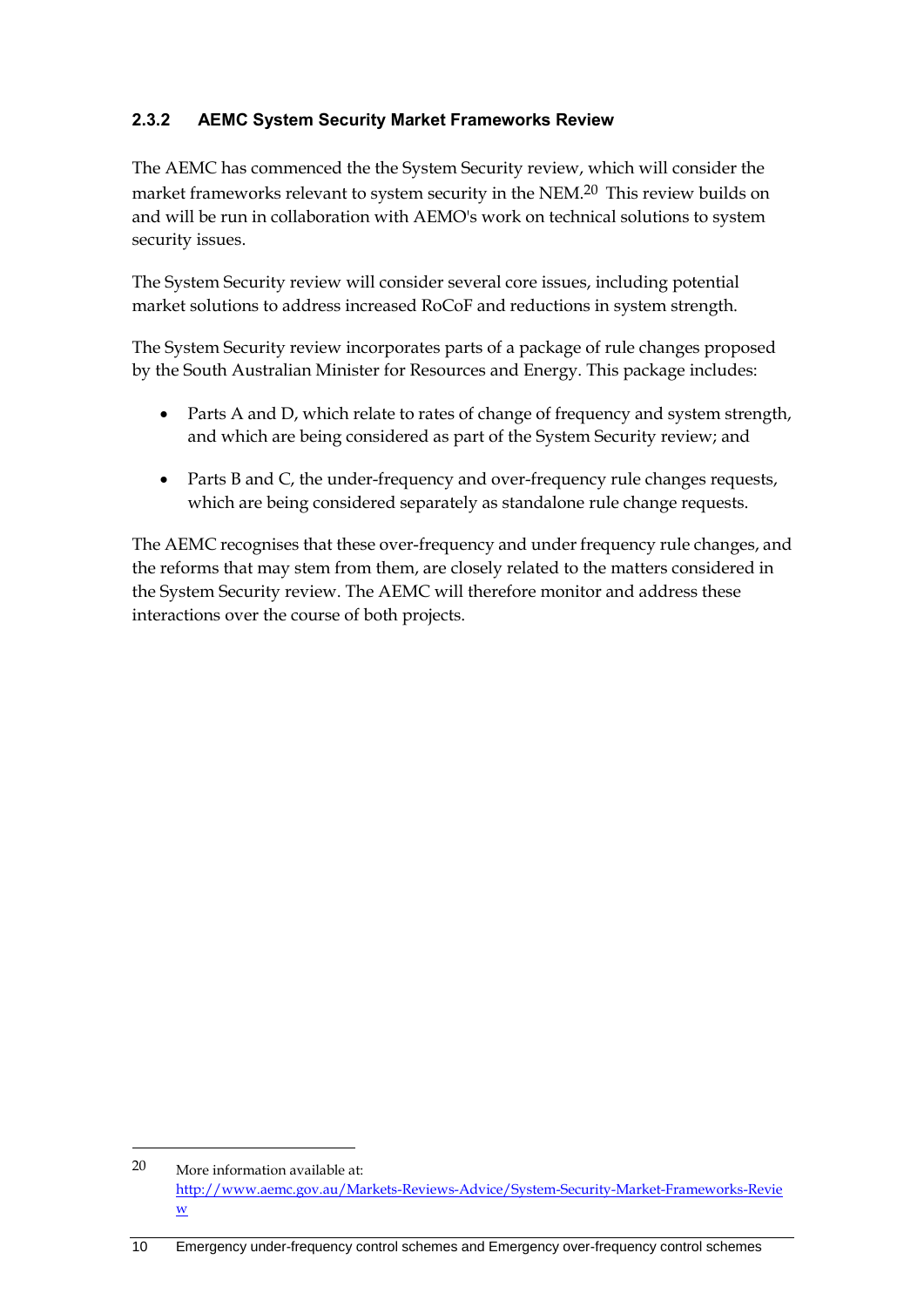# <span id="page-14-0"></span>**3 Details of the Rule Change Requests**

Changes in the generation mix and interconnector capability mean that the issues raised in this rule change are currently most relevant to South Australia. However, as the generation mix and consumer demand profiles continue to change across the NEM, these issues may arise in other jurisdictions. Similarly, while the solutions proposed are primarily likely to benefit South Australia in the short term, they will be assessed in terms of their applicability to all NEM regions.

This chapter provides a summary of the key issues and solutions proposed by the proponent. More detailed technical information is also available in AEMO's most recent FPSS update report.21

The proponent's rule change requests do not include drafting for a proposed rule.

#### <span id="page-14-1"></span>**3.1 Issues the rule changes are seeking to address**

The key issue raised by the proponent is that the NER do not set out an effective framework for the management of emergency frequency events.

Historically, UFLS schemes were developed by TNSPs, DNSPs and AEMO and have been largely effective at managing extreme frequency events. However, both the proponent and AEMO argue there are a number of emerging issues that may reduce the effectiveness of existing UFLS schemes.22 These include:

- Increases in RoCoF may mean existing UFLS schemes may no longer be effective. Existing UFLS schemes rely on relays designed to open circuit breakers when they sense a fall in frequency.<sup>23</sup> These schemes may work effectively under existing levels of RoCoF. However, under increasing levels of RoCoF these relays may not be sufficiently fast to sense the frequency fall and open circuit breakers. This occurs because increased levels of RoCoF may result in multiple generation units tripping following the original frequency disturbance, resulting in further increases in RoCoF, before the UFLS relays can operate.
- Increased levels of DER may mean existing UFLS schemes may not effectively increase frequency following a non-credible contingency, if the event occurs during a time of day when there is material generation output from DER such as rooftop solar PV. This occurs because rooftop solar PV is generating additional power and therefore reduces the amount of load supplied via the grid. This in

<u>.</u>

<sup>21</sup> AEMO, *Future power system security program - update report*, August 2016.

<sup>22</sup> Ibid., pp.29-32.

<sup>23</sup> These relays include inbuilt delays, in order to prevent the triggering of load shedding for transient fluctuations. The relays sense the frequency as it drops through specified thresholds, and open circuit breakers accordingly. Increased RoCoF means that the frequency can move through these thresholds more rapidly, potentially too quickly for the equipment to sense.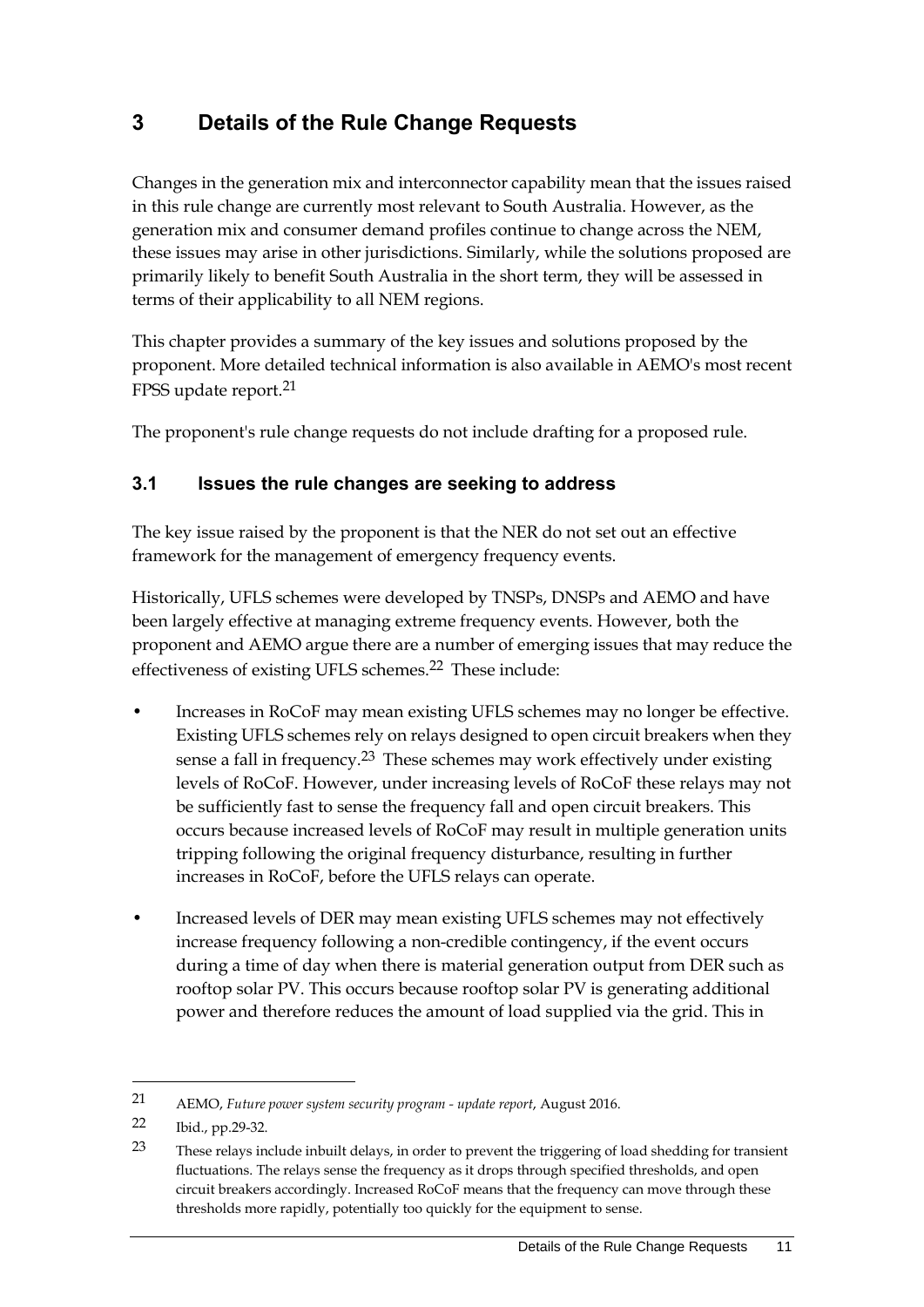turn reduces the amount of potential load that can be shed when a UFLS circuit breaker is opened following a frequency disturbance.

- Furthermore, increased levels of DER could actually mean the triggering of an UFLS scheme results in an exacerbation of an under frequency event. This could occur where levels of DER in an area are sufficiently high to reverse power flows (i.e., output from all the DER in the area exceeds consumption and the area acts as a net generator). Under such conditions, power could actually be flowing from a load block, across a UFLS circuit breaker and into the main power system. Opening the circuit breaker to "shed" such a load block would actually be equivalent to shedding generation, worsening the under-frequency event it was intended to mitigate.
- Over frequency events could result in uncontrolled generator shedding, potentially resulting in an under frequency event. There is currently no mechanism in the NER to effectively address this risk.

Emergency frequency control schemes represent the last line of defence to arrest a sudden rise or fall in frequency. On the basis of the issues discussed in this chapter, both the proponent and AEMO argue that in the absence of a rule change, it will become increasingly difficult for existing emergency schemes to perform this function – the last line of defence will be compromised. Furthermore, the existing frameworks may not be able to allow for future developments and new technologies that could be used to provide emergency frequency response in a changed power system environment.

Ultimately, a failure of emergency frequency control schemes could cause uncontrolled shedding of load and generation, resulting in a major black out potentially affecting an entire region.24 While mechanisms exist to restore the power system following such an event, there are time delays associated with this restoration, with significant economic costs for consumers.

#### **3.1.1 Impacts of increased RoCoF**

<u>.</u>

Changes in the generation mix are increasing the potential RoCoF that may occur in the NEM. This is due to changes in the levels of inertia in the power system and exacerbated by the changes in the size of potential contingencies.<sup>25</sup>

Historically, large synchronous generation units have provided a degree of inertia in the system, slowing the rate at which the frequency changes following a disturbance. As these units are retired or displaced from dispatch, and replaced with non-synchronous units that do not provide the same kind of inertial response, the level of inertia inherent in the system has decreased.

<sup>24</sup> This kind of major supply disruption is referred to as a black system condition, where the power system has collapsed to a condition of zero voltage and frequency, all generators have tripped off the system and there is no supply of electricity to consumers.

<sup>25</sup> More information on the relationship between inertia, contingency size and RoCoF is provided in the FPSS progress report, available a[t www.aemo.com.au;](http://www.aemo.com.au/) and the Consultation paper of the System Security review, available at www.aemc.gov.au.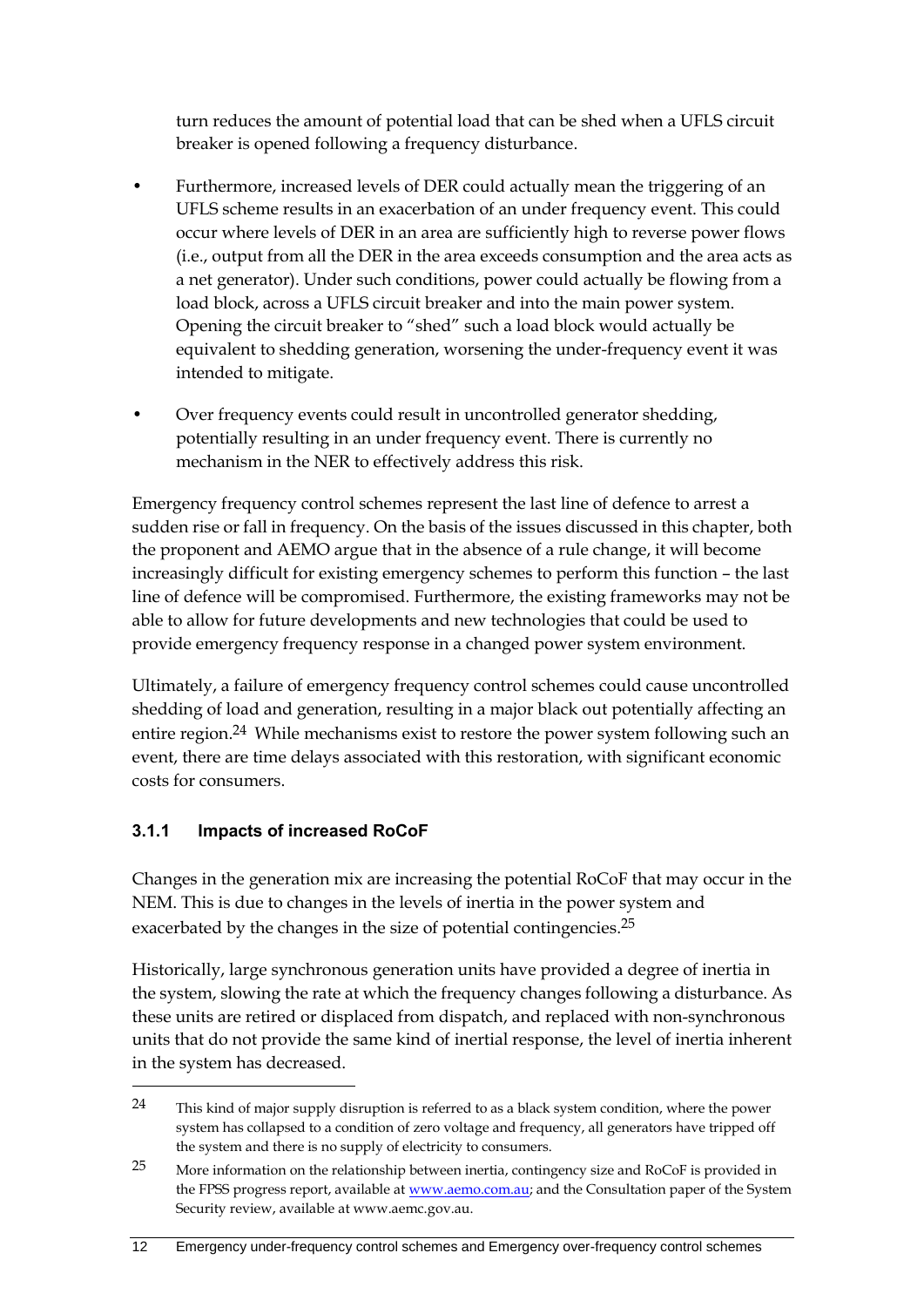This situation is particularly material under specific non-credible contingency conditions. In particular, the loss of interconnection with other regions of the NEM resulting in separation of a region can result in very high RoCoF in that region. This occurs because a separated region cannot rely on the inertia provided by generators in other parts of the NEM and must rely on inertia provided by generators within the region. If there is little or no generation capacity with the ability to provide inertia in that region, the frequency could be subject to very high levels of RoCoF.

Existing UFLS schemes utilise relays that detect a change in the frequency and open a circuit breaker to shed successive load blocks in a controlled manner. However, these relays have been designed in reference to the historically slower RoCoF levels in the NEM. As such, their design does not anticipate faster levels of RoCoF, which may be capable of triggering generator tripping before UFLS are activated. This could occur where faster RoCoF triggers generator protection systems and cause generators to trip, further increasing the level of RoCoF and resulting in a cascading failure. All of this may occur before existing UFLS relays are able to detect and respond to the original frequency excursion.

The difficulty of existing relays to deal with faster RoCoF following a separation event may mean that existing UFLS schemes are unable to prevent a cascading failure of the power system. 26

This situation is further exacerbated in particular regions of the NEM where interconnector upgrades have increased the size of the potential contingency events.<sup>27</sup>

#### **3.1.2 Increased levels of DER**

<u>.</u>

Increased levels of DER are exacerbating these RoCoF impacts.

Levels of DER are increasing across the NEM, including in South Australia. Increases in rooftop solar photovoltaic are changing the way consumers use electricity and patterns of aggregate demand and power flows on the network.

As noted by AEMO, existing UFLS schemes have been designed around a power system with relatively predictable, one-way power flows. This means that the relay equipment that has been installed under these schemes is "static", to the extent that it assumes a given volume of load exists in the relevant load block. However, the increase in distribution connected DER means some parts of these networks are now operating with reduced power flows at some times and potentially in reverse flow (if the volume of DER is large enough). These may be the same parts of the power system that UFLS schemes have been designed to shed to suppress frequency excursions.

<sup>26</sup> This summary of the impacts of increased RoCoF is largely taken from AEMO's recent update to the FPSS work program, and from comments received directly from AEMO. For more information see: AEMO, *Future Power System Security Program - progress report*, August 2016.

<sup>27</sup> In particular, the recent upgrade to the Heywood interconnector between Victoria and South Australia, coupled with the potential for increased loading of that interconnector, means that the potential impact of a non-credible failure of Heywood interconnector resulting in separation of the South Australian region has increased.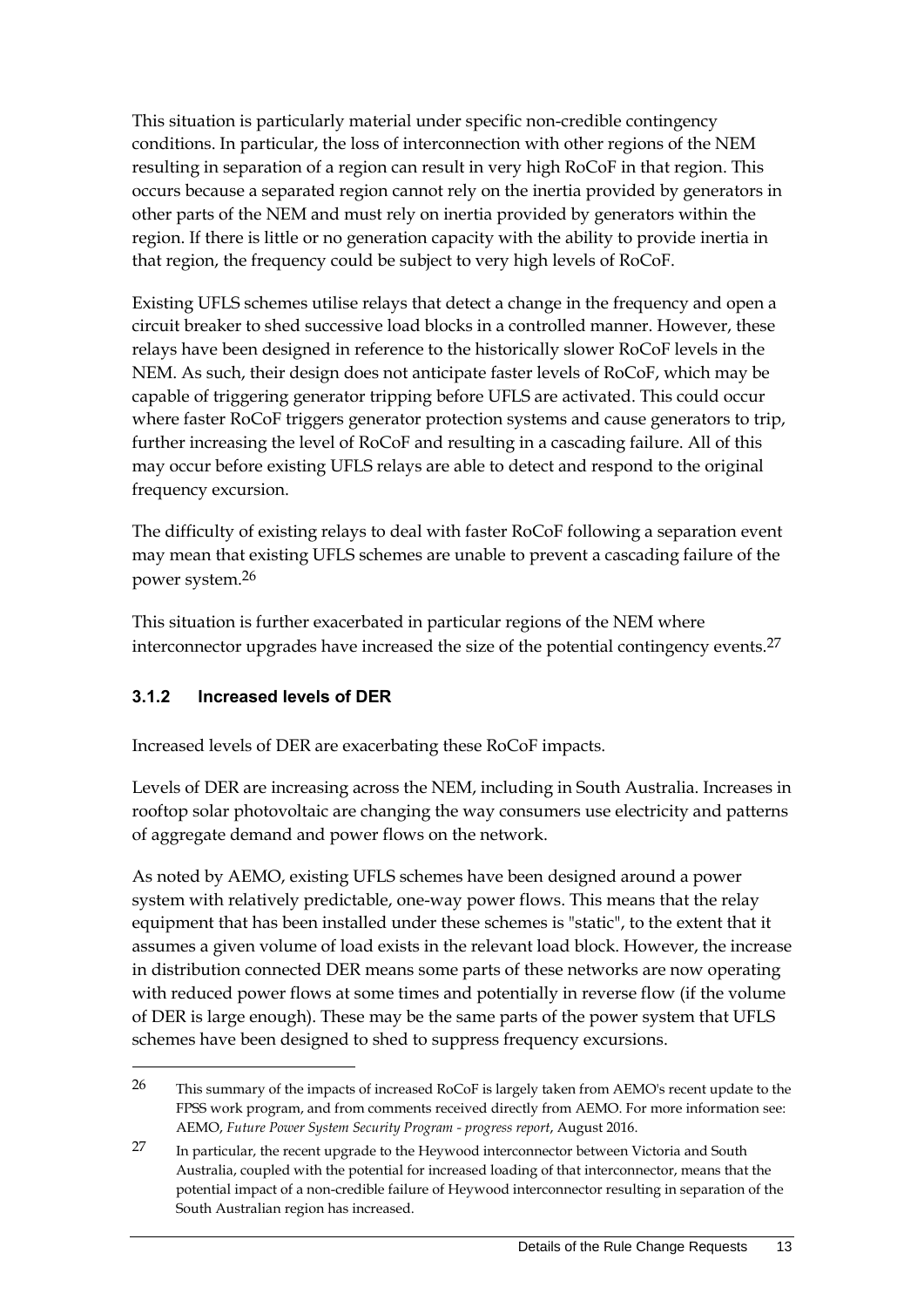This means that during periods of high output from DER, distribution network feeders that are tripped by UFLS could have a lower impact on an under frequency condition, if they have high DER penetration. If these feeders are tripped following UFLS action, the effectiveness of the scheme will be reduced, resulting in UFLS shedding more distribution feeders to arrest the frequency deviation. This means that, ultimately, more customer load would be disconnected.28

Furthermore, if a UFLS relay was activated while some feeders were operating in reverse, the underlying low frequency disturbance would be exacerbated. Again, UFLS would have to shed more feeders to restore frequency than would be the case in the absence of DER generating.29

### **3.1.3 Over frequency events**

<u>.</u>

Historically, extreme frequency events have most frequently involved a sudden frequency drop. However, factors such as changes in the generation mix, shifting demand patterns and increased interconnection between regions means that extreme over frequency events may occur more frequently in the future. 30

The Rules currently account for over frequency by requiring generator protection systems to automatically disconnect the generating unit on detection of over frequency conditions. However, these requirements do not apply to all generators.<sup>31</sup> The Rules do not specify when and what generators should be tripped to manage an over frequency event.

AEMO has stated that these issues could result in an uncoordinated response to an over-frequency event. In a joint study with ElectraNet, it was identified that if a non-credible contingency trip of both circuits of the Heywood interconnector resulting in separation of the South Australian region were to occur at times of high export from South Australia to Victoria, this could result in a significant and sudden rise in frequency within the South Australian power system, potentially leading to an uncoordinated loss of generation.<sup>32</sup> This uncoordinated loss of generation could in turn

<sup>28</sup> NER clause S5.1.10.1 refers to shedding sufficient volumes of load through under-frequency relays to prevent the frequency from moving outside of the extreme frequency excursion tolerance limits. This clause of the NER makes no mention of feeders, or the tripping of feeders, to shed load in order to arrest a frequency drop. This is relevant to considerations of whether the current Rules actively prevent, are silent on or are unclear regarding potential solutions to providing emergency frequency control, as discussed in section 5.1.2.

<sup>29</sup> AEMO, *Future Power System Security Program - progress report*, August 2016.

<sup>30</sup> As an example, there is an increased possibility of a large over frequency event if the South Australia / Victoria Heywood interconnector were to trip and separate South Australia during periods of low domestic demand, while heavily loaded with export flows to Victoria.

<sup>31</sup> NER clause S5.2.5.8 requires generators to reduce their output by at least half, if the frequency exceeds a level nominated by AEMO, within three seconds. However, this requirement only applies to generators connected after 2007. It is not clear what trip settings apply to generators connected prior to 2007. For more information see: AEMC, *Technical Standards for Wind Generation and Other Generator Connections – Final determination,* March 2007*.* Available at: www.aemc.gov.au

<sup>32</sup> *AEMO and ElectraNet, Update to renewable energy integration in South Australia*, February 2016, p.4.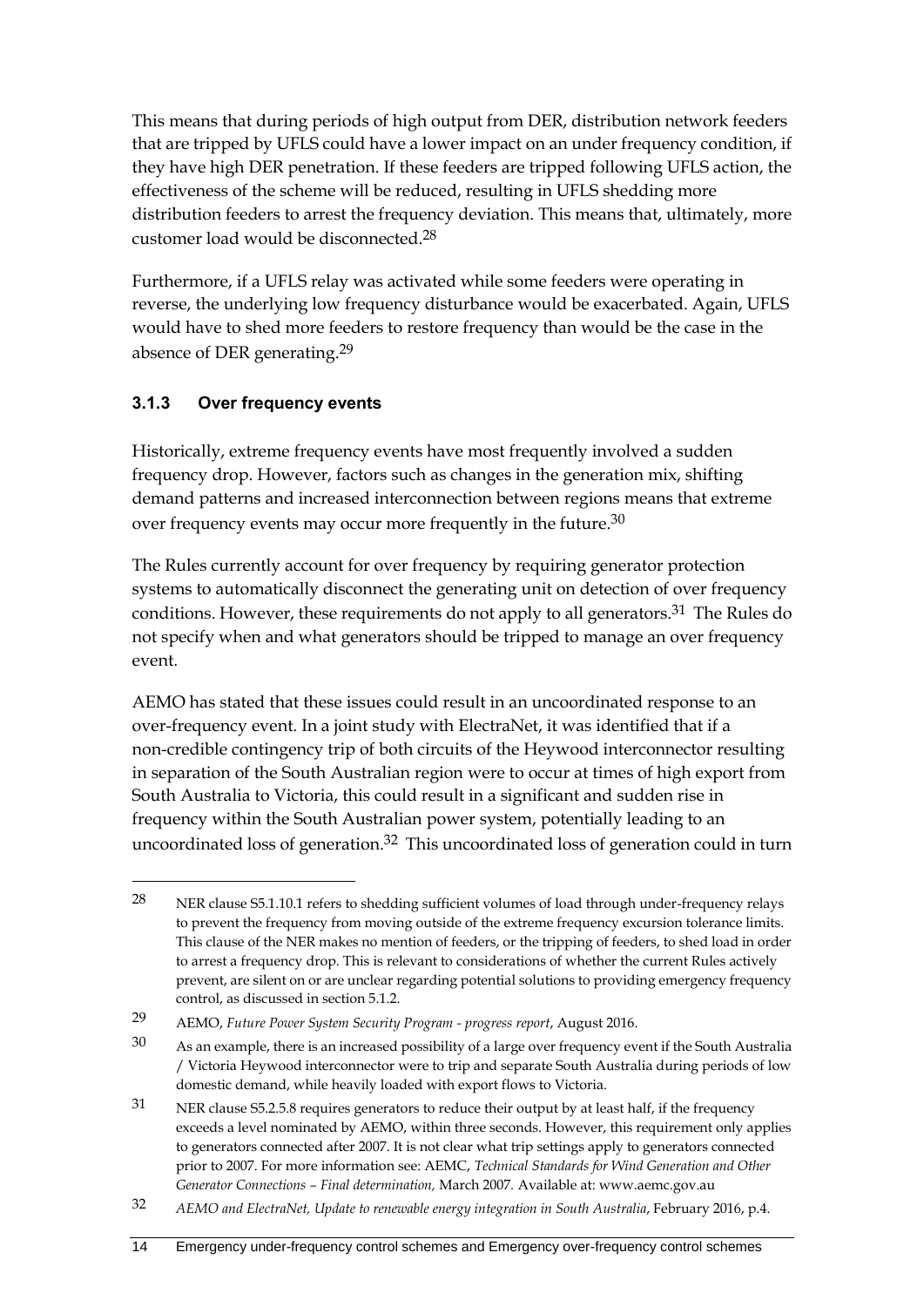result in an under frequency event, if too much generation were to trip off the system at once.

The proponent stated that a key problem related to over frequency events is that there is currently no single mechanism in the Rules to manage these events. As opposed to UFLS, the Rules may not provide guidance on how over frequency should be managed, or the roles of different parties and what kinds of events should be protected against.

### <span id="page-18-0"></span>**3.2 Solution proposed in the rule change requests**

Generally, the proponent suggests that the AEMC should consider whether a new or expanded framework is needed to deliver effective over and under frequency emergency control schemes.

The proponent suggests a number of issues that the Commission should consider when developing this framework; these are addressed separately for under and over frequency schemes.

In regards to the management of under frequency events, the proponent identified the following issues for consideration by the AEMC:

- **Definition of contingency events:** the proponent stated that currently, there is some uncertainty regarding what kind of multiple, non-credible contingencies for which AEMO should be capable of maintaining system frequency. To address this, the proponent suggests that an independent body, such as the Reliability Panel, should be able to define specific non-credible system events for which AEMO must maintain system frequency, in addition to credible events. In effect, this would create a new subset category of specified non- credible contingencies that would sit between the two current categories of credible and non-credible contingency events. By defining the nature of these specified events, AEMO would be able to procure specific services to protect against their impacts on the frequency.
- **Consideration of new technologies:** relays that have been installed as part of existing UFLS schemes may not be sufficiently advanced to deal with rapid RoCoF or to sense changing load volumes. The proponent therefore suggested the AEMC consider how a framework can allow for the consideration of new technologies to improve relay function.
- **Roles of NSPs, JSSCs and AEMO:** the proponent stated that there is currently no framework for NSPs to invest in new technologies to provide more effective emergency frequency control. The AEMC should therefore develop a framework to enable AEMO and JSSCs to identify the need for new investments and direct NSPs to make these investments.
- **Network planning and operation:** changes should be made to clarify how emergency frequency control schemes should be accounted for in network planning. Greater clarity is also needed in terms of operation of these schemes.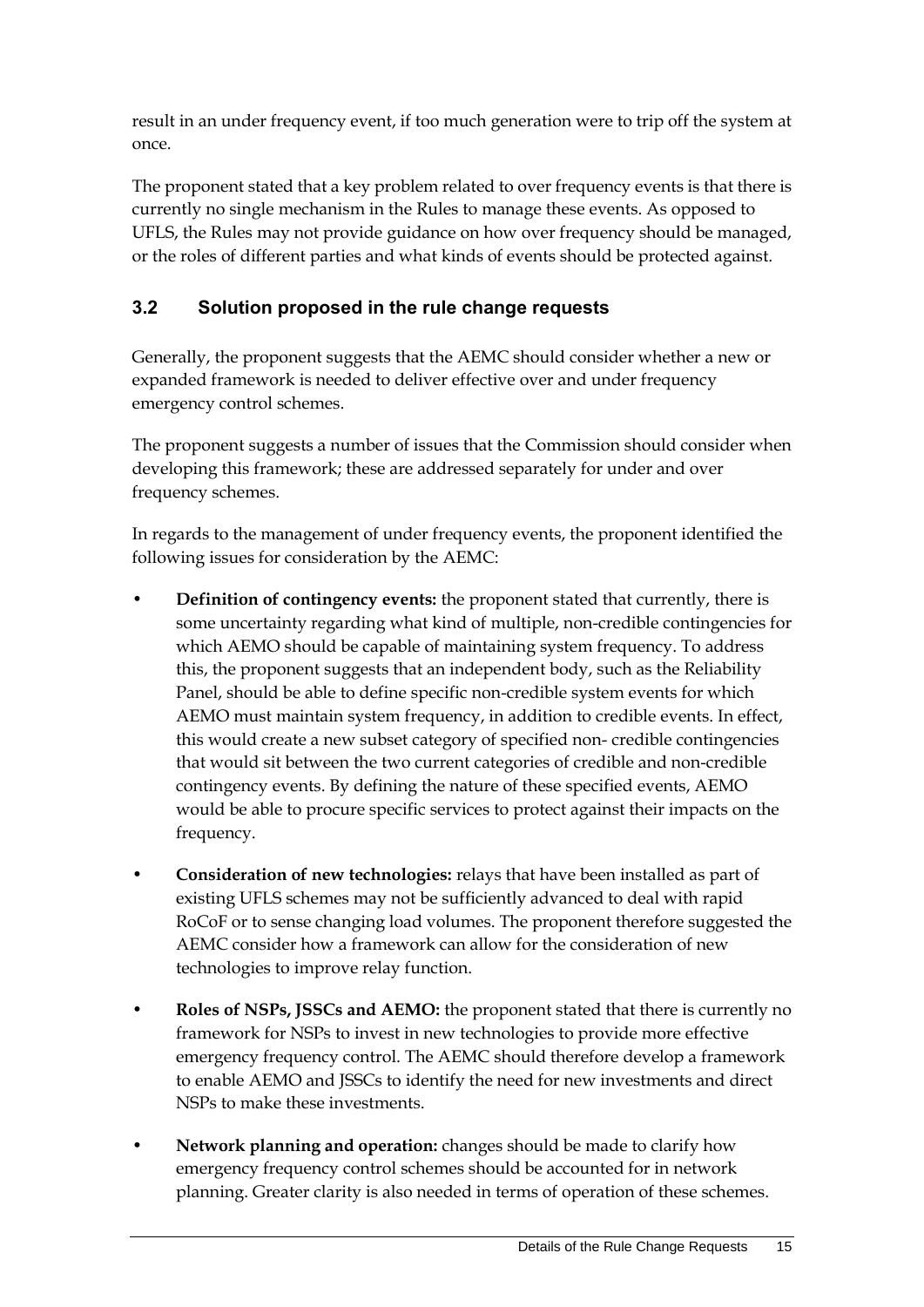- **Network cost recovery:** the proponent stated that chapters 6 and 6A should be reviewed to ensure that NSPs can recover the cost of emergency frequency control schemes.
- **Automatic interruptible customer load shedding:** Currently, the Rules require market customers to have automatic load shedding capability.<sup>33</sup> The proponent argued that this requirement does not reflect the practical implementation of current load shedding arrangements. The proponent stated it is unclear how this requirement is relevant and that is should be amended to reflect current practices.

In regards to the management of over frequency events, the proponent identified the following issues:

- **New framework for generator shedding:** the proponent stated there is a need for an explicit framework for an OFGS in the NER for the establishment of flexible emergency frequency management control schemes that can manage frequency should a non-credible over frequency event occur. The proponent suggests that the following principles should guide the design of the scheme:
	- the scheme should take minimal action by tripping or reducing the least amount of generation to arrest the over frequency;
	- criteria should be established to determine which generating units are initially shed or how the generation is reduced;
	- the scheme should contain sufficient redundancy to be effective under a range of operating conditions; and
	- generating units chosen to participate in the scheme should have high availability factors.
- **Roles and responsibilities:** organisational roles and responsibilities within this framework should be clearly defined.
- **Scheme guidelines and procedures:** AEMO should be required to prepare and update guidelines that describe scheme design, including how it will coordinate response to over frequency. AEMO should then develop procedures on how generation will be shed.
- **Generator obligations:** the Rules should create clear obligations for generators to comply with any OFGS.

<sup>33</sup> It is worth noting that this reference to market customers appears to include retailers with loads in excess of 10MW at given connection points.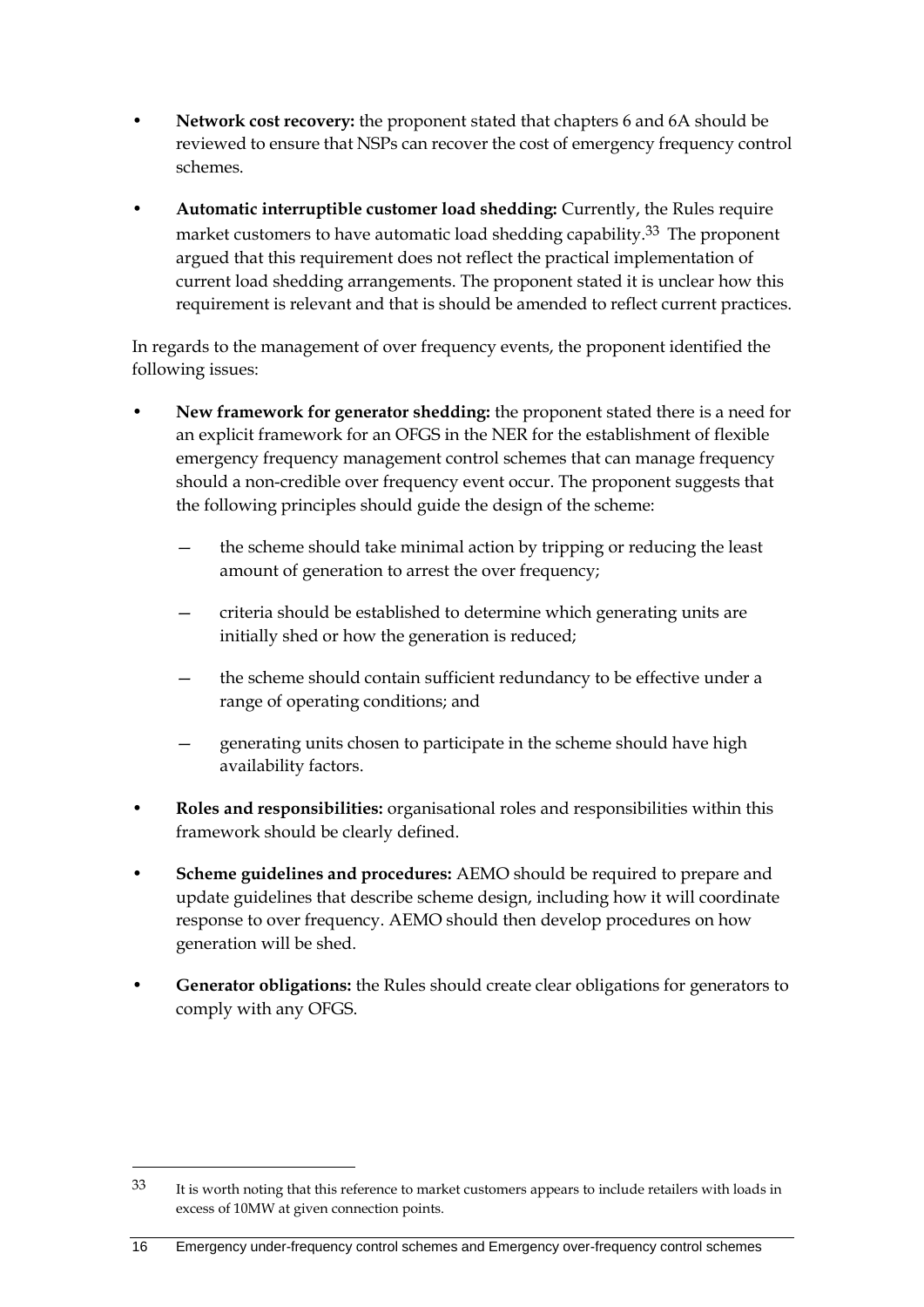# <span id="page-20-0"></span>**4 Assessment Framework**

The Commission's assessment of these rule change requests must consider whether the proposed Rules promote the National Electricity Objective (NEO).

The NEO is: 34

"to promote efficient investment in, and efficient operation and use of, electricity services for the long term interests of consumers of electricity with respect to -

- (a) price, quality, safety, reliability and security of supply of electricity; and
- (b) the reliability, safety and security of the national electricity system."

### <span id="page-20-1"></span>**4.1 Assessment approach**

Assessment of these rule change requests will focus on efficient investment and operation of the power system, with a particular focus on security, price and reliability:

- **Security:** Security refers to the maintenance of the power system within certain technical operating limits, including frequency and voltage. Emergency frequency control schemes represent the "last line of defence" that maintain the operation of the power system. An effective framework for emergency frequency control schemes should be capable of identifying where security issues may emerge and the optimal solution to mitigate those issues.
- **Price:** There are potential costs associated with managing extreme frequency events, including physical equipment costs and potentially FCAS / energy market impacts. These costs may be passed through to consumers through increases in the price of electricity. An effective framework for emergency frequency control should be capable of identifying the most efficient solution to maintain a given level of security. This will help to minimise price impacts of these schemes for consumers
- **Reliability:** Reliability of the NEM refers to the capability of installed generation and network infrastructure to supply consumer demand, under system normal conditions. These system normal conditions can only be achieved when the power system is in a secure operating state. An effective framework for emergency frequency control schemes is therefore a precondition to the maintenance of a reliable supply of electricity to consumers.

<sup>34</sup> As set out under section 7 of the National Electricity Law (NEL).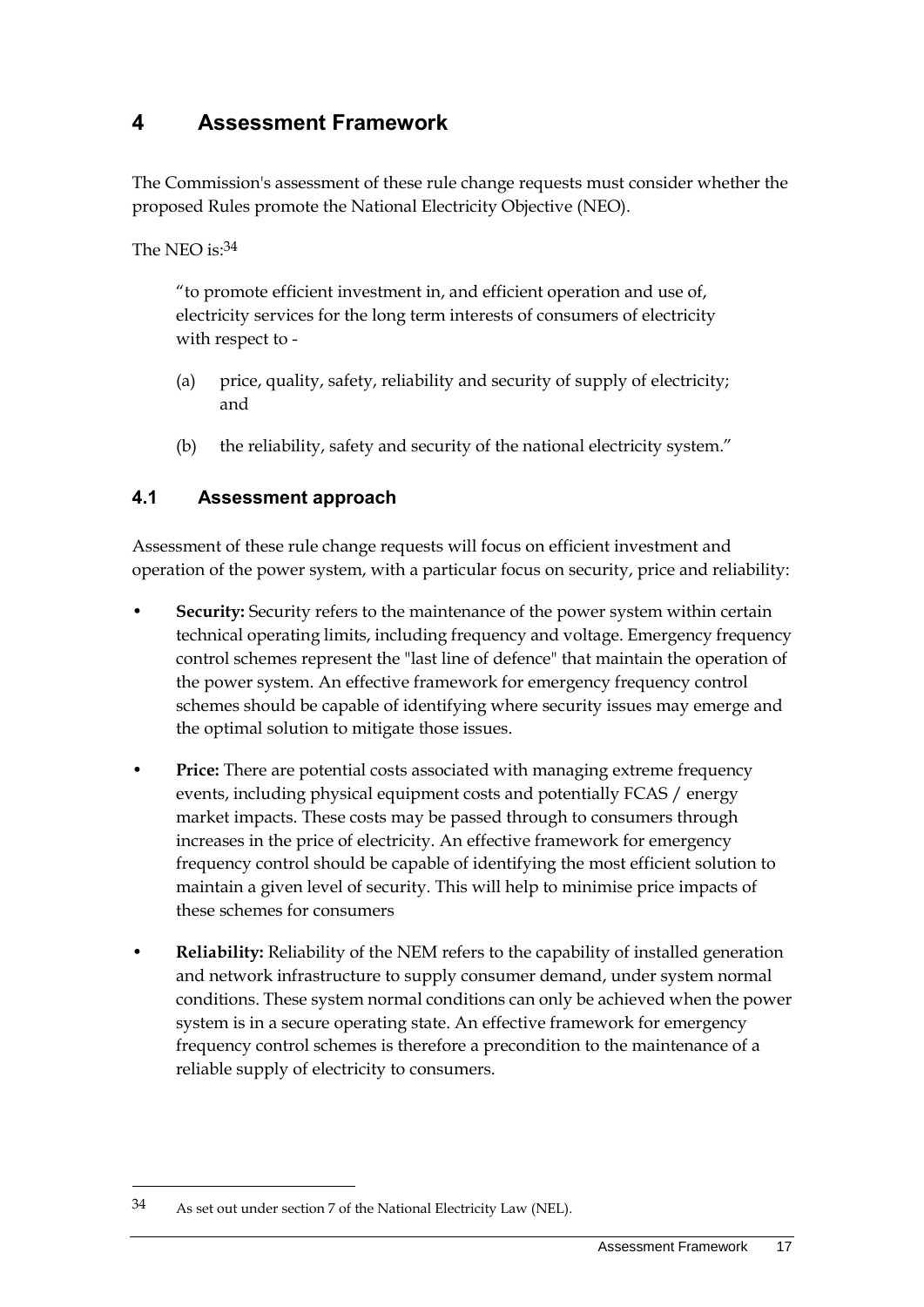Given these aspects of the NEO, assessment of the rule change requests will include consideration of the following principles:

• **Proportionality:** When considering the introduction of new regulatory frameworks for emergency frequency control, it will be necessary to first consider the materiality of current issues and whether they can be adequately addressed under existing frameworks.

This is necessary as the introduction of more complex regulatory mechanisms will result in higher implementation and compliance costs, at least some of which will be passed on to consumers as higher prices. The complexity of a regulatory framework should therefore be in proportion to the materiality of the issue it is designed to address.

- **Efficient framework design:** Any new framework should be fit for purpose in that it must be able to identify and balance all costs and benefits to determine the most efficient outcome. As such it must be able to:
	- 1. identify all the potential costs associated with an uncontrolled extreme frequency event;
	- 2. identify the full range of physical solutions, and parties responsible for implementing those solutions, that can be used to provide emergency frequency control; and
	- 3. weigh the costs of these different solutions, including any regulatory/administrative costs as well as the costs of physical infrastructure, against the materiality of the uncontrolled extreme frequency event they are designed to mitigate. This should include efficient allocation of costs and risks between parties under different solutions.
- **Effectiveness of framework:** To be effective, any new framework must be technologically neutral and able to recognise new solutions to emergency frequency control over time.
- **Effective governance:** A new framework for emergency frequency control schemes is likely to deliver more efficient security and price outcomes if it adheres to good governance principles. These include:
	- 1. **Stability and flexibility:** Efficient investment and operational decisions are supported by confidence in the ability of emergency frequency control schemes to maintain system security. This confidence will be maintained where frameworks are predictable and transparent. Equally however, these frameworks must be sufficiently flexible to adjust to changing market conditions.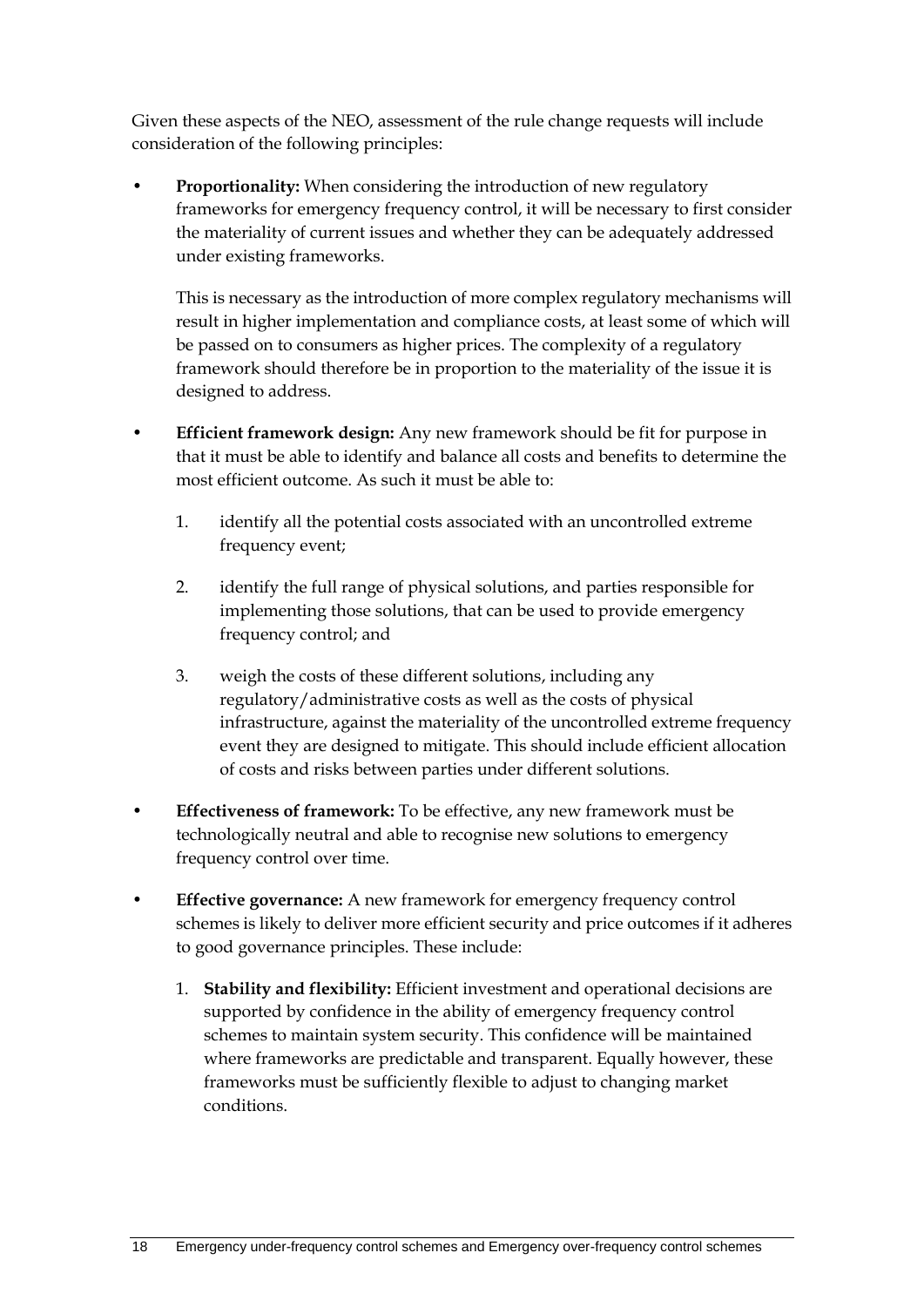- 2. **Appropriate allocation of responsibilities:** Roles and responsibilities should be allocated on the basis of experience of organisations. Allocation of responsibilities should also reflect the primary function of the organisation, whether that be of an operational or economic analytical nature.
- 3. **Clear and transparent objectives:** Organisations should have clearly defined objectives and adequate operational scope to meet those objectives.
- 4. **Accountability:** Organisations should be accountable for how they have met their objectives. This should be enabled through obligations to consult and regular reporting obligations.

### <span id="page-22-0"></span>**4.2 Northern Territory Rule making responsibilities**

In July 2016, the AEMC assumed rule making responsibility for parts of the NER in the Northern Territory. The National Electricity (Northern Territory) (National Uniform Legislation) Act 2015 allows for an expanded definition of the national electricity system in the context of the application of the NEO to Rules made in respect of the Northern Territory, as well as providing the AEMC with the ability to make a differential rule that varies in its terms between the national electricity system and the Northern Territory's local electricity system.

The AEMC's power to make a differential rule for the Northern Territory includes changes made to Chapter 6 of the NER. As the rule change requests include a suggestion the AEMC consider changes to Chapter 6, the Commission will consider the applicability of these rule change requests to the Northern territory.<sup>35</sup>

<u>.</u>

<sup>35</sup> See http://www.aemc.gov.au/Energy-Rules/National-electricity-Rules/National-Electricity-Rules-(N orthern-Territory) for a version of the NER as it applies in the Northern Territory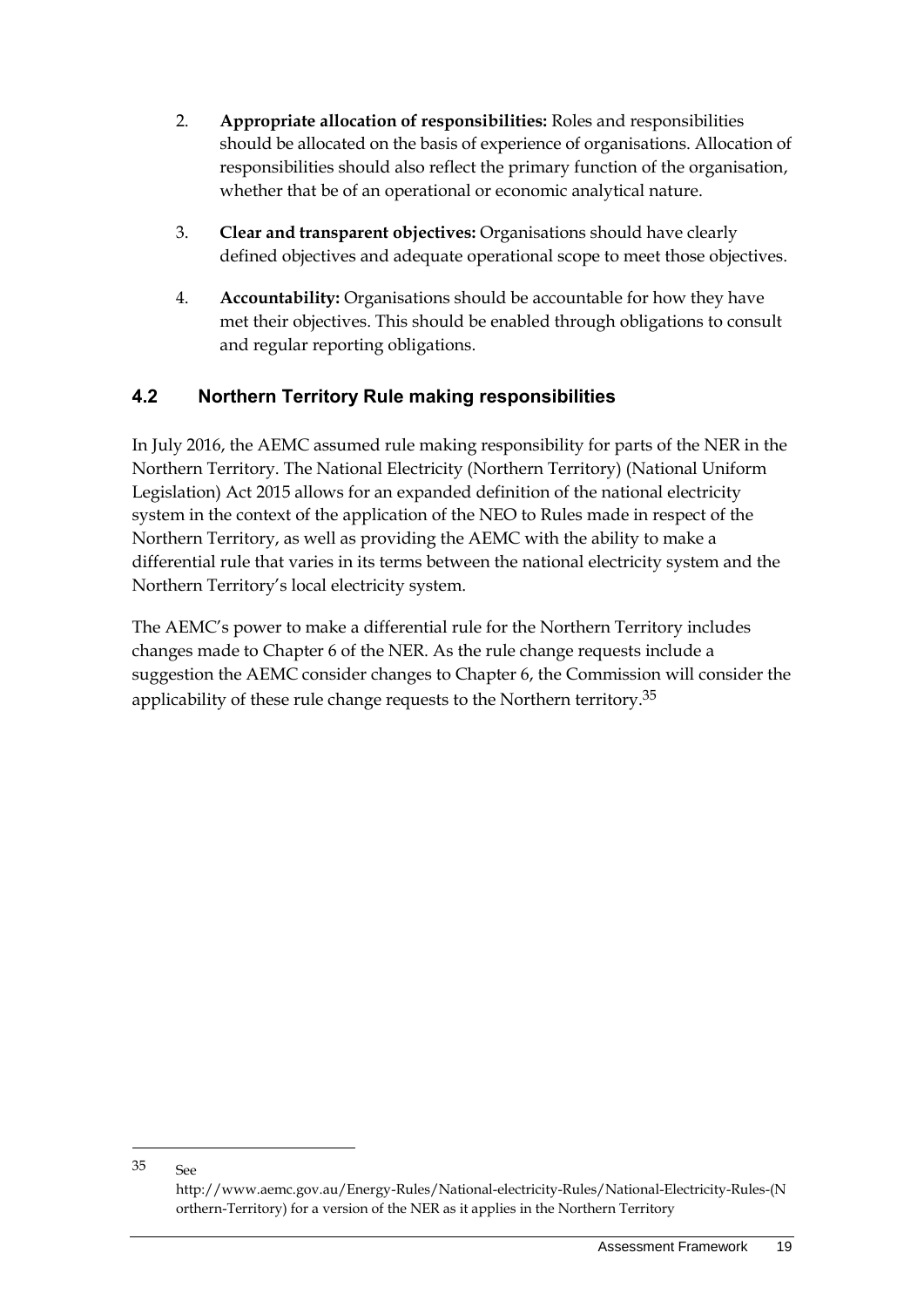## <span id="page-23-0"></span>**5 Issues for Consultation**

This chapter identifies a number of issues for consultation relevant to these rule change requests. The issues outlined below are provided for guidance. Stakeholders are encouraged to comment on these issues, any other aspect of the rule change requests and this consultation paper itself, including the proposed assessment framework.

### <span id="page-23-1"></span>**5.1 Materiality and effectiveness of current frameworks**

#### **5.1.1 Materiality of issues impacting management of extreme frequency events**

The issues described in section [3.1](#page-14-1) are likely to be most material in South Australia, reflecting some key changes in the South Australian power system that have occurred in recent years, including:

- **RoCoF increases:** The potential for high RoCoF has increased in South Australia, due to factors including lower system inertia following retirement of large thermal units, as well as capacity upgrades increasing the potential contingency size of a non-credible loss of the Heywood interconnector resulting in separation of the South Australian region from the rest of the NEM. AEMO and the proponent suggest this potential faster RoCoF means UFLS relays may not be able to open quickly enough to arrest frequency fall. Faster RoCoF may also increase the potential for uncoordinated tripping of generation, further worsening RoCoF and reducing the ability of existing UFLS schemes to arrest severe frequency disturbances.
- **Increased DER:** As in other NEM regions, South Australia has seen an increase in levels of DER. Due to the way that existing ULFS schemes have been designed, this could weaken the ability of these schemes to arrest frequency decrease by reducing load available for shedding.
- **Greater probability of over frequency events:** Decreases in residential demand, coupled with significant investment in non-synchronous intermittent generation and increased interconnector capacity, mean there is a greater possibility of significant South Australian export flows at times of low synchronous generation. This raises the probability of significant over frequency events following a interconnector trip that results in separation of the South Australian region from the rest of the NEM.

These issues are currently most relevant in South Australia. However, AEMO has stated that other regions, and particularly those that are vulnerable to separation from the rest of the NEM (e.g., Tasmania and Queensland) may also be affected in the future.<sup>36</sup>

The ongoing materiality of these issues in different jurisdictions (and whether there are any other issues that may arise) is relevant to considerations of what kind of framework

<sup>36</sup> AEMO, *Future power system security program - update report*, August 2016, p.3.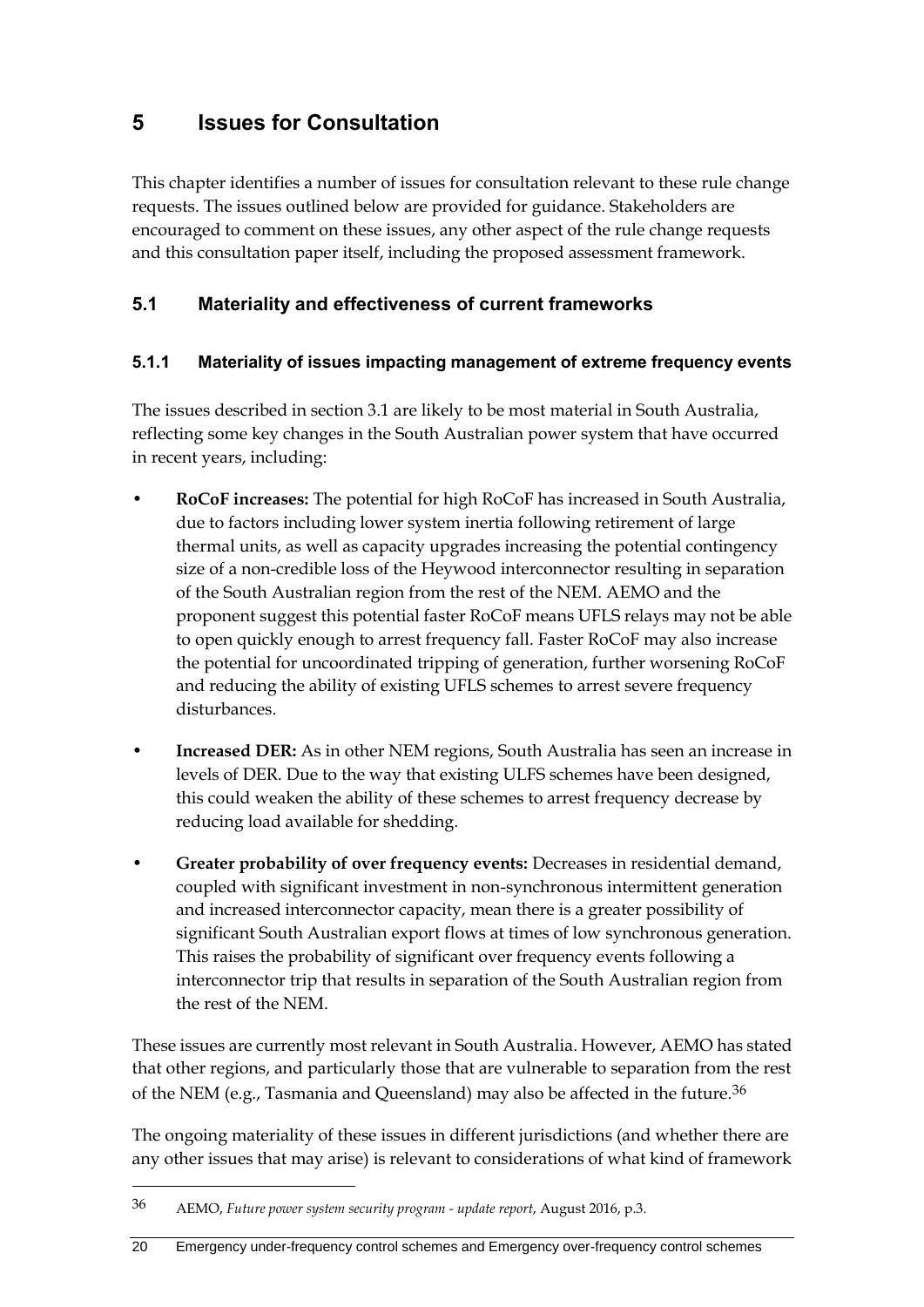should be established in the Rules for emergency frequency control. If the materiality of these issues remains static and if no new issues are likely to arise, then a less flexible but more specific Rules defined framework may be appropriate.

However, if the materiality of these issues changes over time and if new issue may arise, a more flexible framework may be appropriate, in order to develop solutions that are most effective given specific circumstances.

This recognition of the potential changing materiality and potential for new issues to arise is particularly relevant to considerations of appropriate governance frameworks. This is discussed in more detail in section 5.3.

| <b>Question 1</b> | Materiality of issues impacting management of extreme<br>frequency events |
|-------------------|---------------------------------------------------------------------------|
|                   | Are the issues identified by the proponent likely to have a material      |

**(a) Are the issues identified by the proponent likely to have a material impact on the NEM, over the medium to longer term?**

#### **5.1.2 Ability of current frameworks to deliver effective emergency frequency control schemes**

The proponent stated that the existing NER arrangements are limited and may not provide a framework capable of identifying all solutions for the management of extreme frequency events.

There is evidence that new solutions can already be considered under existing frameworks. For example, AEMO and relevant NSPs are currently adapting existing emergency frequency control schemes to account for changes in the power system.<sup>37</sup> This suggests that there is already some scope under current frameworks to adapt emergency frequency control schemes to adapt to changing market circumstances.

However, the proponent stated that existing NER frameworks do not provide an appropriate framework to ensure that effective and efficient mechanisms are available to meet the requirements of maintaining a secure power system. AEMO has also suggested that the current NER frameworks may prevent it from effectively using all existing resources to manage extreme frequency events. For example, under existing arrangements, AEMO is prevented from procuring additional FCAS to pre-emptively address a non-credible contingency, even if doing so might prevent a severe system disturbance. It is also not clear whether AEMO can apply constraint equations to limit the potential frequency impacts of a non-credible contingency.

The proponent also stated that some uncertainties exist under current arrangements. For example, the NER currently require market customers to provide automatic interruptible load above 60% of their expected demand, or some other amount

<sup>37</sup> AEMO, *Future power system security program - update report*, August 2016, p.27.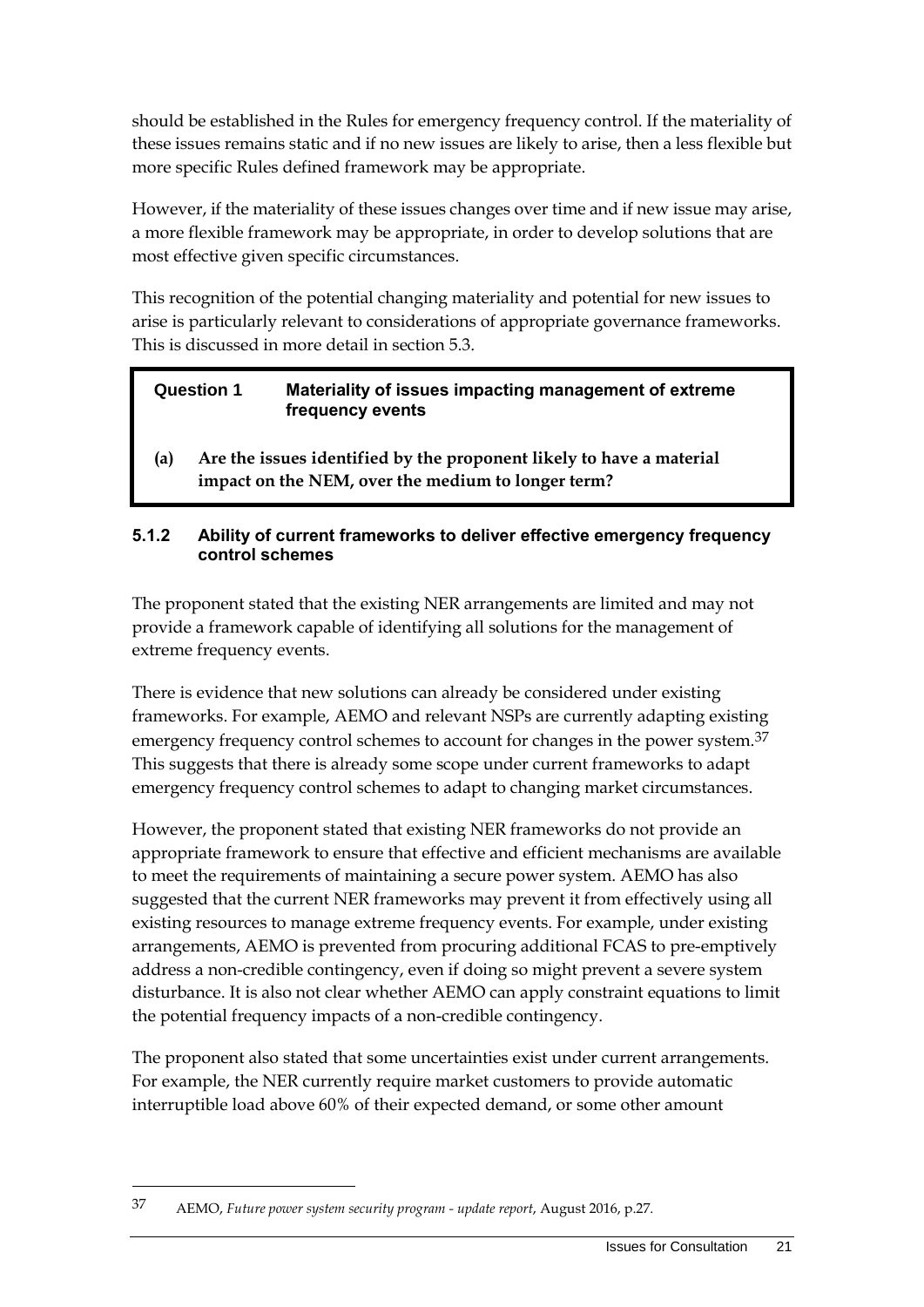determined by the Reliability Panel.<sup>38</sup> The proponent suggested that this clause does not reflect the current practices for load shedding arrangements.

The proponent suggested that the current NER also provide no scope for the establishment of schemes to manage severe over frequency events. This is addressed in more detail in section [5.4.](#page-29-0)

Finally, the proponent suggested that the existing frameworks could be amended to provide increased clarity regarding the responsibilities of different parties, including JSSCs, NSPs and AEMO. In particular, the proponent considered that NSPs should be required to monitor the effectiveness of emergency frequency control schemes as the character of generation and load on the system continues to change, with AEMO and JSSCs responsible for directing NSPs to undertake investments if required.

In assessing these rule change requests, consideration will be given as to whether existing NER frameworks already enable the development of effective emergency frequency control schemes, or whether amendments are required for this to occur. If the former is the case, then existing frameworks may simply require clarification, rather than significant overhaul.

Assessment of the rule change requests will therefore consider whether the current NER frameworks:

- actively prevent the consideration or use of more effective solutions to provide emergency frequency management;
- are silent, or provide no guidance on what potential solutions may be used for emergency frequency control; or
- already allow for new solutions to be used for emergency frequency control but are not adequately understood by the market and therefore require clarification.

This will include consideration of what responsibilities are already imposed on parties under the current NER frameworks, whether these responsibilities are unclear (or ineffective), or whether there is a need for the frameworks to set out new responsibilities.

#### **Question 2 Ability of current frameworks to deliver effective emergency frequency control schemes**

**(a) Do current frameworks, including currently allocated responsibilities of different parties, allow for the effective consideration of all physical solutions to extreme frequency events?**

<sup>38</sup> This obligation is set out in NER clause 4.3.5(a)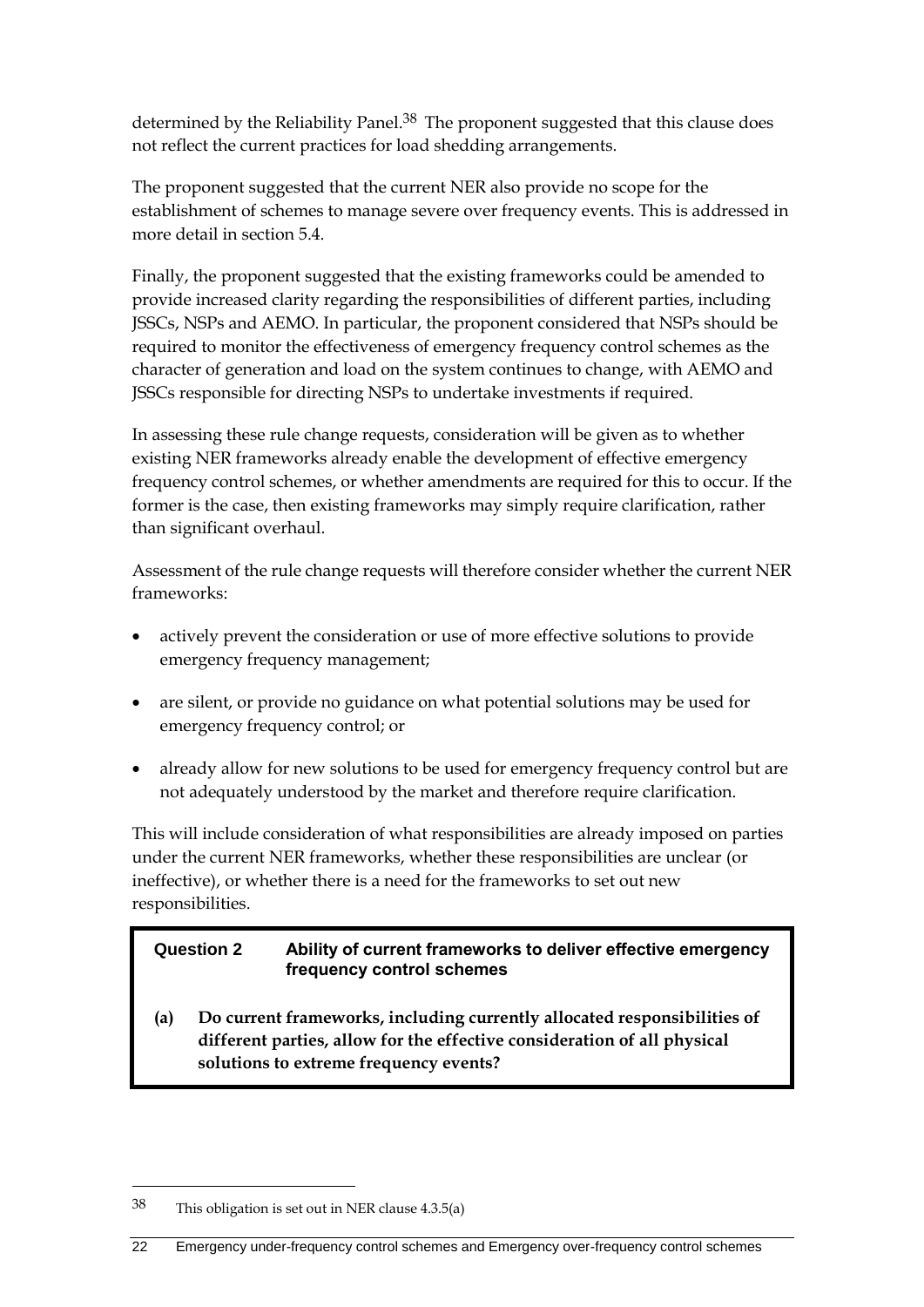### <span id="page-26-0"></span>**5.2 Potential changes to emergency frequency control schemes**

#### **5.2.1 New technologies to manage extreme frequency events**

The proponent suggested that amendments are required to the NER to overcome issues associated with the suitability of current technologies, to ensure efficient and effective schemes are in place to manage the frequency following extreme events.

AEMO has also advised that current frameworks may not allow for the use of more effective technologies to provide better emergency frequency control schemes. For example, AEMO highlighted the Rules requirement that load shedding facilities should respond automatically to frequency conditions. It was suggested that this may not recognise other technologies, such as communications enabled smart relays that can respond automatically to specific network events (such as the opening of interconnector circuit breakers), rather than waiting for the frequency to drop across the system. 39 These kinds of relays could potentially allow for faster load shedding and help to address the impacts of faster RoCoF identified in section [3.1.](#page-14-1)

AEMO has also suggested that the existing NER frameworks do not allow for the use of relays that can respond dynamically to changes in load.40 More responsive dynamic relays could potentially sense and account for the impacts of increased DER on changing consumption patterns within a load block, ameliorating some of the issues faced by current UFLS schemes identified in section [3.1.](#page-14-1)

As discussed in section 5.2.1, assessment of these rule change requests will include consideration of whether existing NER frameworks actively prohibit or do not explicitly allow for the consideration of new technologies, such as dynamic relays, or whether these new technologies could be adopted under existing arrangements.<sup>41</sup> The NER should be technologically neutral and capable of accommodating new technologies and services for the provision of emergency frequency control. This will allow for the lowest cost solutions to be recognised and adopted to maintain system security into the future.

#### **5.2.2 Redefining non-credible contingencies**

As described in section 2.3.1, AEMO is required to maintain system frequency within the requirements of the NER and the FOS, for a range of different events. For non-credible contingencies that can result in extreme frequency events, AEMO and NSPs establish emergency frequency control schemes, such as the existing UFLS schemes.

<u>.</u>

<sup>39</sup> NER clause 4.2.6(c).

<sup>&</sup>lt;sup>40</sup> The Commission understands that existing UFLS schemes use "static" relays that do not sense any changes in the consumption patterns in the relevant load block.

<sup>41</sup> For example, as noted in section 3.1.2, NER clause S5.1.10.1 refers to shedding sufficient volumes of load through under-frequency relays to prevent the frequency from moving outside of the extreme frequency excursion tolerance limits. The Rules do not appear to require the use of any particular type of relay, or to preclude the use of dynamic relays.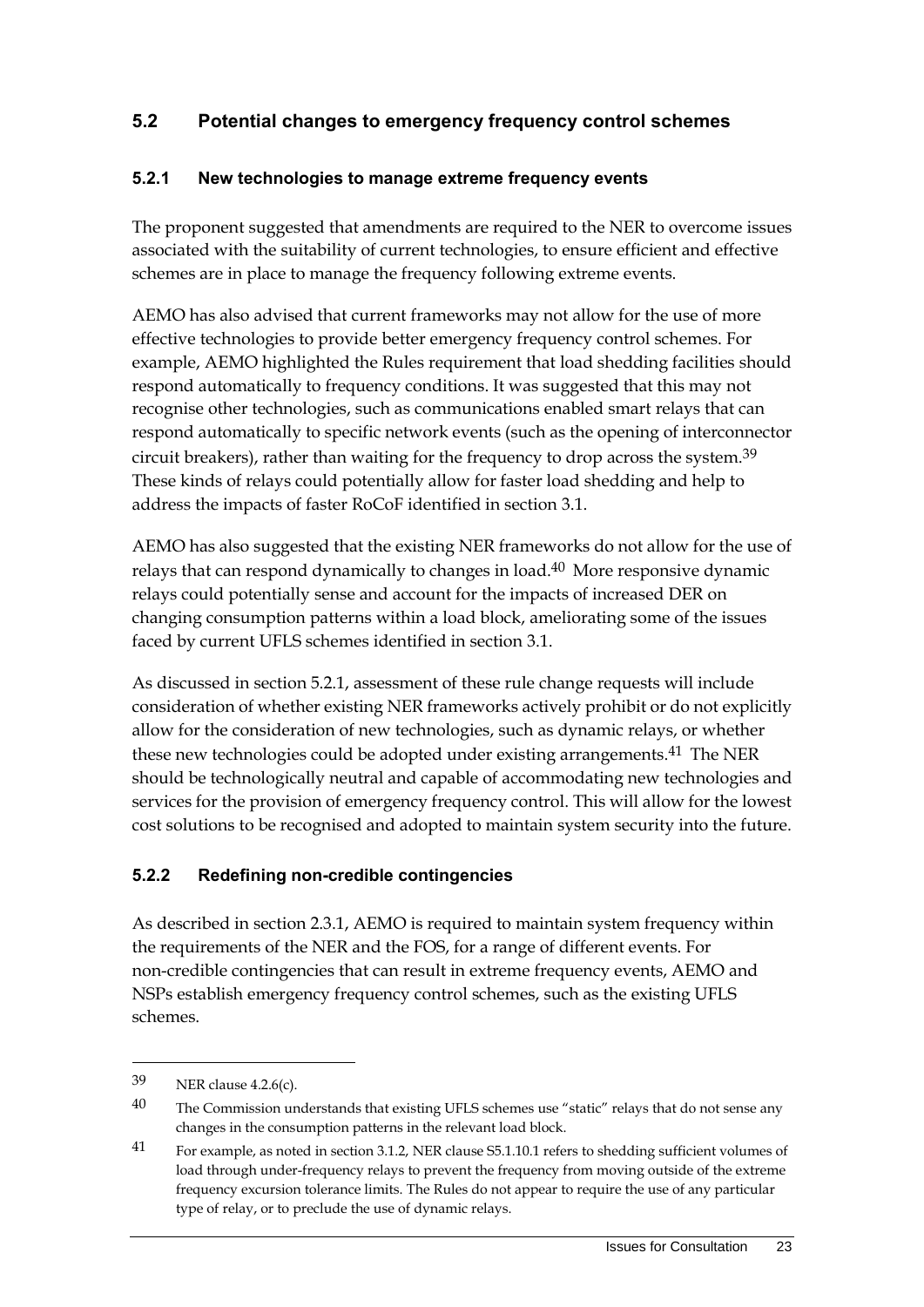AEMO is required to maintain the power system within the extreme frequency excursion tolerance limits, following any non-credible contingency event.<sup>42</sup> However, the proponent and AEMO have stated that it may not be possible for AEMO to plan for and maintain the frequency within the FOS for *any* non-credible contingency. This is because the range of non-credible contingencies includes events that are more likely to occur (such as an interconnector trip resulting in separation of a region from the rest of the NEM), to events that are extremely unlikely (such as the simultaneous trip of all generating units in the NEM within a 5 minute period).

The proponent suggests that this may create difficulties for AEMO when designing emergency frequency control schemes, as it is not clear the size of the contingency and related frequency effects that need to be managed.

The rule change requests suggest this could be addressed by introducing a process to identify specific non-credible contingency events that AEMO could account for when designing emergency frequency control schemes. This might involve the establishment of a new subset of contingency events, such as the loss of an interconnector resulting in separation of a region from the rest of the NEM.

In practice, these specific events would form a subset of the existing non-credible contingency events, and sit between the two categories of non-credible and credible events. By specifying the nature of these events, AEMO may be able to pre-emptively procure emergency frequency control solutions to address these events.

The proponent states that an independent body, such as the Reliability Panel, be given responsibility for assessing these special events. This body would be responsible for weighing the costs of emergency frequency control solutions against the costs of the specific event they mitigate. If this approach is progressed, it would require consideration of appropriate governance arrangements, discussed in section [5.3.](#page-28-0)

A related issue is AEMO's ability to reclassify non-credible events as credible.<sup>43</sup> It is not clear what role this ability could provide as an alternative to introducing a new classification of specific non-credible events. It is also not clear what levels of protection, or allowable consequences, would be appropriate for credible and non-credible contingencies, or for any new defined subset of these events.

<u>.</u>

<sup>&</sup>lt;sup>42</sup> The term multiple contingency event is also referred to throughout the NER and in the FOS. In the FOS, multiple contingency is used as a proxy for non-credible contingency and is defined as: either a *contingency event* other than a *credible contingency event*, a sequence of *credible contingency events*  within a period of 5 minutes, or a further *separation event in an island*.

<sup>43</sup> Under NER clause 4.2.3A, AEMO has the ability to reclassify contingencies if it considers that a non-credible event is now more likely to occur.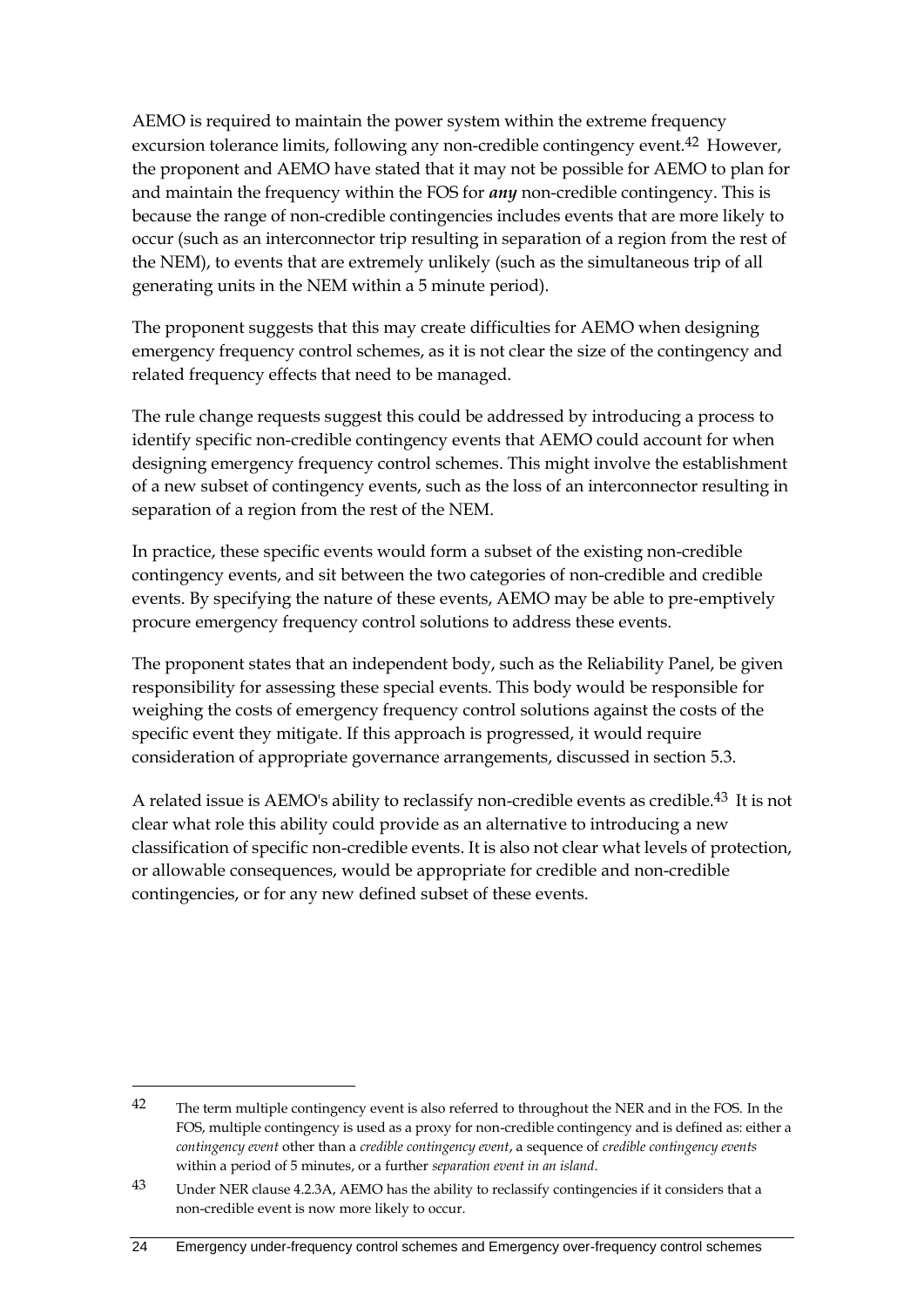| <b>Question 3</b> | Potential changes to emergency frequency control |
|-------------------|--------------------------------------------------|
|                   | schemes                                          |

- **(a) Do the current NER frameworks already allow for, actively prevent, or fail to account for, new technologies that could be used to provide more effective emergency frequency control schemes? How would these new technologies work and what kind of solutions can they provide?**
- **(b) Is there a need for a framework to identify specific non-credible contingencies that AEMO should develop emergency frequency control schemes to address?**
- **(c) Could this issue be addressed by AEMO reclassifying certain currently non-credible events as credible, under NER clause 4.2.3A?**

### <span id="page-28-0"></span>**5.3 Governance arrangements**

#### **5.3.1 Roles and responsibilities**

A new framework for the development of emergency frequency control schemes may involve the allocation of new roles and responsibilities to different parties. Assessment of any such framework will consider the governance principles outlined in Chapter [4.](#page-20-0) These are intended to deliver a framework that is stable while being flexible, with a clear division of responsibilities and transparent processes.

As discussed in section [5.2,](#page-26-0) the proponent suggests that a new framework should involve a role for the Reliability Panel. The Panel would be responsible for defining the specific non-credible contingency events around which AEMO will design emergency frequency control schemes and which NSPs would be required to implement. The Panel would be required to undertake an economic assessment of the consequences of various events, such as the potential trip of an interconnector resulting in separation of a region from the rest of the NEM, and weigh these against the cost of different physical solutions to provide emergency frequency management.

To provide transparency, the NER could establish a series of principles the Panel must consider when assessing these events and developing solutions. The Panel's general approach to meeting these principles could be set out in public guidelines.

Jurisdictions (potentially through the JSSC) could also play a role in approving any specific contingency event that may be nominated by AEMO, as well as advising on and approving any specific schemes designed to address these events.

AEMO may play a role in the identification of contingency events and solutions. As market operator, AEMO would be uniquely placed to identify the contingency events that are most likely to have a significant impact on system security, as well as the various physical solutions that could be used to manage extreme frequency events. AEMO may therefore have a role in nominating these events and the range of potential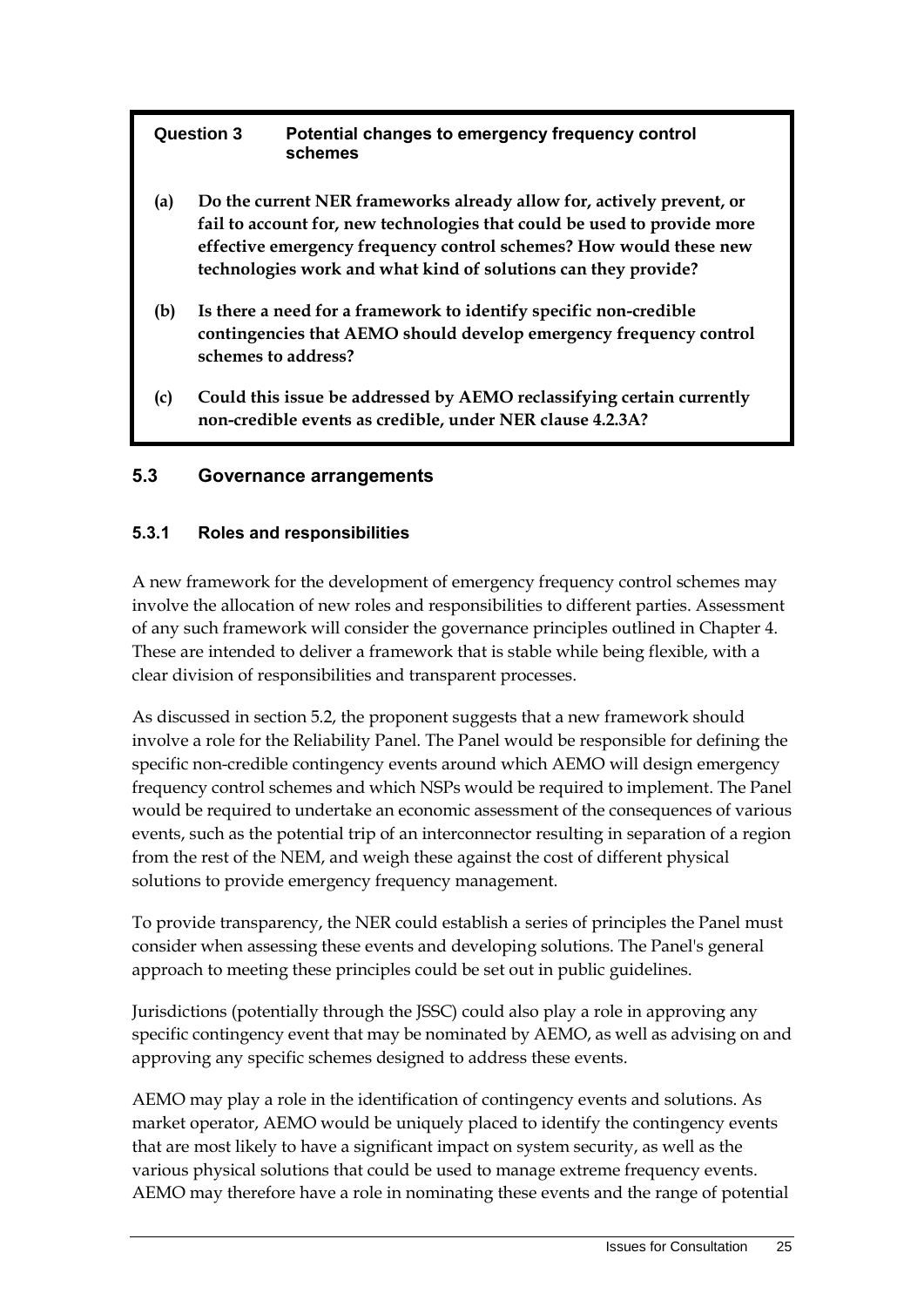solutions to the Reliability Panel. As with the Panel, AEMO may prepare guidelines or procedures to provide transparency regarding its approach.

Any new framework should involve clear processes for public consultation so that decisions are made in a transparent manner. However, public consultation processes take time and could potentially delay development of effective responses to emerging issues. Any new governance framework should therefore balance the benefits of a prompt process with thorough consultation.

### **5.2.2 NSP responsibilities and incentives**

NSPs may also play a role in the implementation, monitoring and adaptation of any emergency frequency management schemes. Currently, the NER place some limited obligations on NSPs in regards to these events.44 The proponent suggests that the NER should place further obligations on NSPs to invest in updated technology and monitor the ongoing effectiveness of emergency frequency control schemes. Network service and planning arrangements should also be subject to review.

It will also be necessary to consider NSPs incentives, if they face more specific or new responsibilities in terms of developing, monitoring and adapting emergency frequency control schemes. NSPs should be incentivised to develop any such schemes as efficiently as possible, to minimise costs for consumers while delivering a secure and reliable supply of electricity.

### **Question 4 Governance arrangements**

- **a) What roles should be played by different parties, including AEMO, NSPs, JSSCs, market participants and the Reliability Panel, in the framework for emergency frequency control?**
- **b) What would an appropriate incentive regime for NSPs look like if they were tasked with additional roles in developing, monitoring and adapting emergency frequency control schemes?**

### <span id="page-29-0"></span>**5.4 Costs to participants**

1

There are a range of potential costs that could be faced by participants if a new framework for emergency frequency control schemes was introduced. These include:

- **AEMO:** the market operator may face some costs when developing new schemes with JSSCs and NSPs. It may also incur costs in setting up processes and engaging with the Reliability Panel when assessing specific non-credible contingencies.
- **Reliability Panel:** The Panel may face some costs in setting up processes and assessing specific non-credible contingencies.

<sup>44</sup> NER clause S5.1.10.1 sets out limited requirements for NSPs in terms of establishment of relays for load shedding.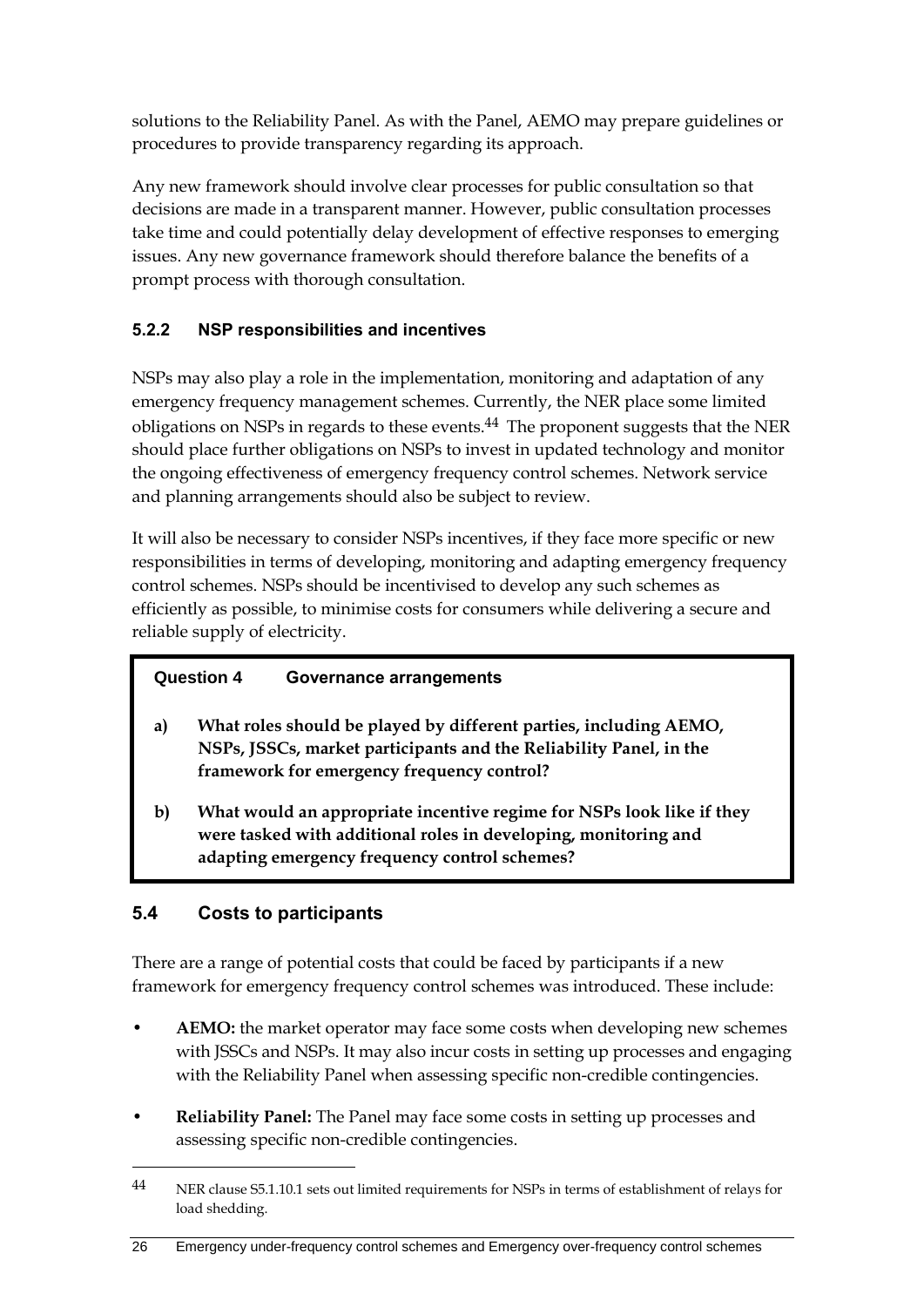- **NSPs:** Network service providers may face some costs of installing new equipment and changing settings on relays.
- **Market participants:** Market participants may face increased costs, either through potentially through increased participant fees or network charges, for the development of a new emergency frequency control schemes.

It is not entirely clear how any costs to NSPs may be recovered. The proponent suggests that the AEMC consider Chapters 6 and 6A of the NER in regards to AER approval of these kinds of investment.

### **Question 5 Costs to participants**

**(a) What kinds of costs are likely to be faced by participants if a new framework for emergency frequency control schemes is introduced?**

### <span id="page-30-0"></span>**5.5 Managing extreme over frequency events**

Currently, the Rules do not explicitly allow for the development of a scheme to manage over frequency events.

The rule change requests propose that a new framework should be introduced into the NER to allow for an OFGS scheme. The core proposed components of this scheme are set out in section [3.2.](#page-18-0)

Many of the issues identified in the rest of this chapter would apply equally to the potential development of a framework for OFGS. These include questions relating to:

the materiality of potential over frequency events;

<u>.</u>

- the extent to which emergency over frequency events can be managed under current arrangements;45
- what roles should be played by AEMO, the Panel, market participants and NSPs in developing, monitoring and adapting these schemes; and
- the costs for participants from the development of these schemes, and the costs to generators from interruption of their capability to export power to the network.46

The proponent has also stated that it is not clear what obligations generators face to provide data or adjust relays in response to high frequency events under the current

<sup>&</sup>lt;sup>45</sup> It is noted that an OFGS has been developed in Tasmania under the current Rules frameworks. AEMO and ElectraNet are also currently developing an OFGS for South Australia.

<sup>46</sup> While an OFGS scheme may result in some generators being pre-emptively disconnected in a controlled manner, the absence of such a scheme could potentially lead to uncontrolled generator shedding and a potential black system event. The costs to disconnected generators should account for both of these possible states of the world.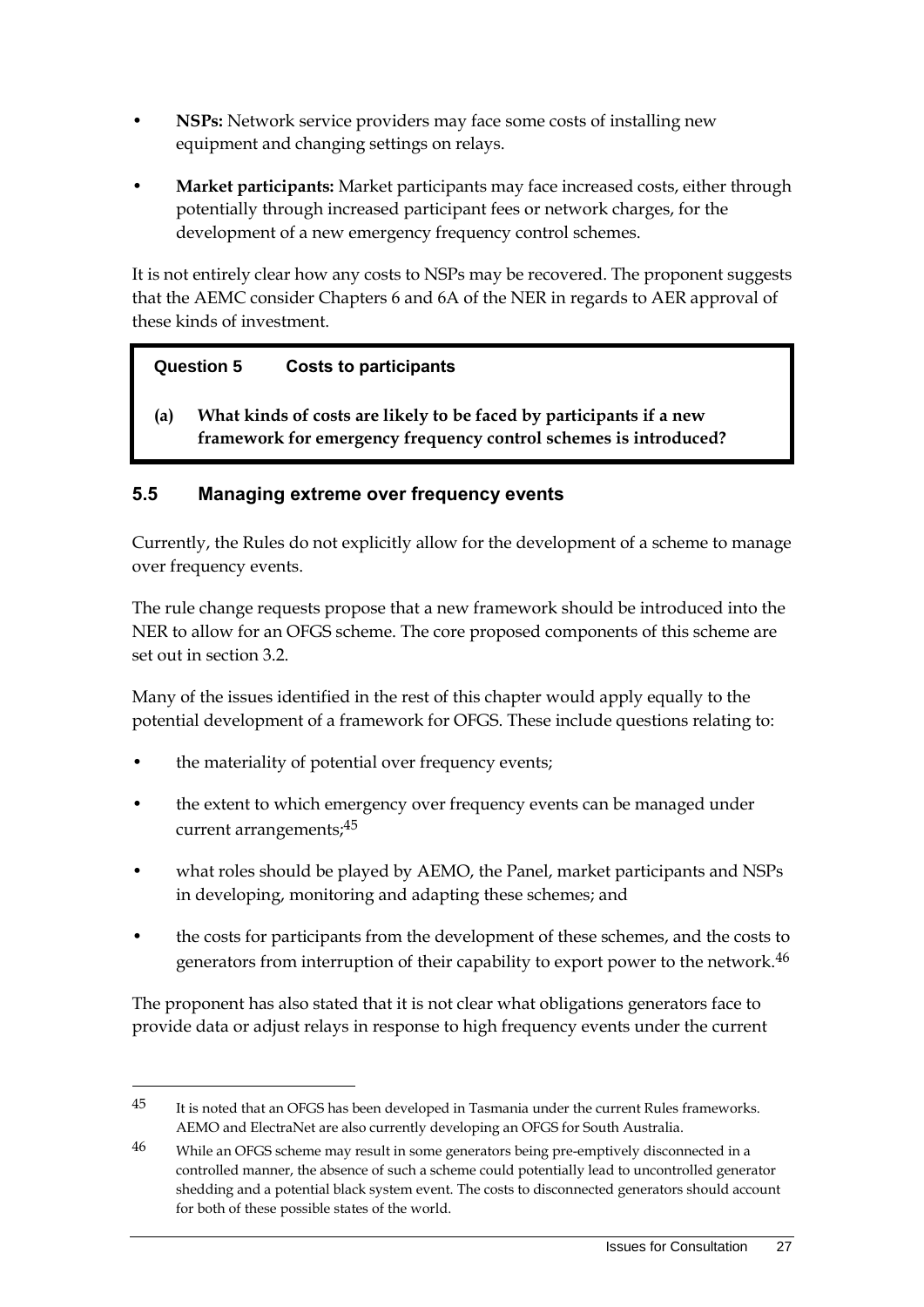Rules. The proponent suggests that the NER should set out clear obligations on generators to comply with any OFGS or related scheme.

Finally, it is not clear how costs for the development of an OFGS might be allocated between NSPs and generators. While implementation of such a scheme could require generators to reset or install relays at their own power station, it is also possible that this could be managed by NSPs on their side of a generator connection point.

### **Question 6 Managing over frequency events**

**(a) What should a framework for managing extreme over frequency events look like?**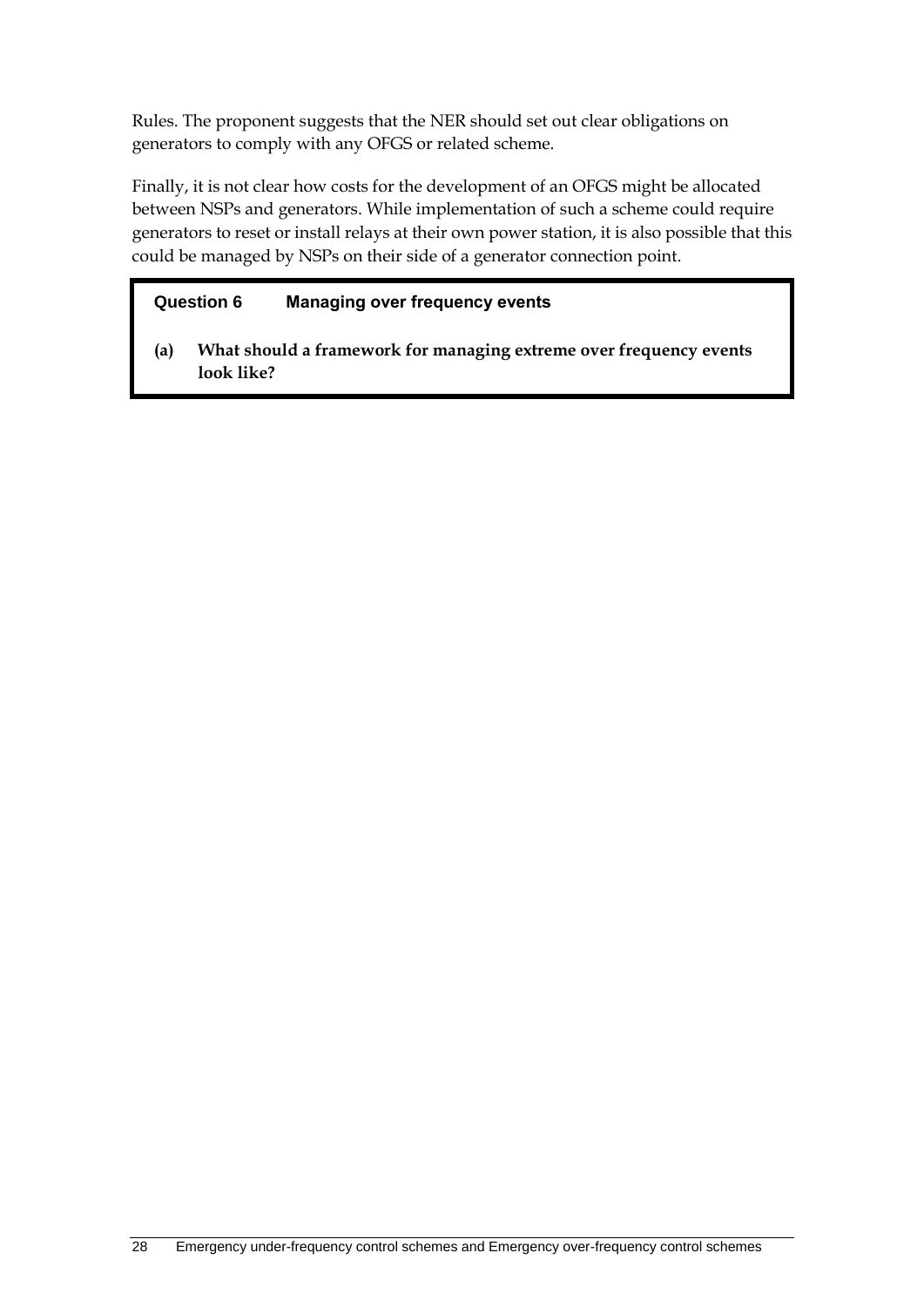# <span id="page-32-0"></span>**6 Lodging a Submission**

The Commission invites written submission on these rule change proposals. 47 Submissions are to be lodged online or by mail by **13 October 2016** in accordance with the following requirements.

Where practicable, submissions should be prepared in accordance with the Commission's Guidelines for making written submissions on Rule change proposals.48 The Commission publishes all submissions on its website subject to a claim of confidentiality.

All enquiries on this project should be addressed to Christiaan Zuur on (02) 8296 7841.

### <span id="page-32-1"></span>**6.1 Lodging a submission electronically**

Electronic submissions must be lodged online via the Commission's website, www.aemc.gov.au, using the "lodge a submission" function and selecting the project reference code ["ERC0212" and "ERC0213"]. The submission must be on letterhead (if submitted on behalf of an organisation), signed and dated.

Upon receipt of the electronic submission, the Commission will issue a confirmation email. If this confirmation email is not received within 3 business days, it is the submitter's responsibility to ensure the submission has been delivered successfully.

There may be some overlap in issues considered in this rule change and those considered in the System Security review. Stakeholders are invited to identify any relationships or interdependencies between these rule changes and the System Security review in submissions to either project.

### <span id="page-32-2"></span>**6.2 Lodging a submission by mail or fax**

The submission must be on letterhead (if submitted on behalf of an organisation), signed and dated. The submission should be sent by mail to:

Australian Energy Market Commission PO Box A2449 Sydney South NSW 1235

<u>.</u>

The envelope must be clearly marked with the project reference codes: ERC0212 and ERC0213.

Alternatively, the submission may be sent by fax to (02) 8296 7899.

<sup>&</sup>lt;sup>47</sup> The Commission published a notice under section 95 of the NEL to commence and assess these rule change requests.

<sup>48</sup> This guideline is available on the Commission's website.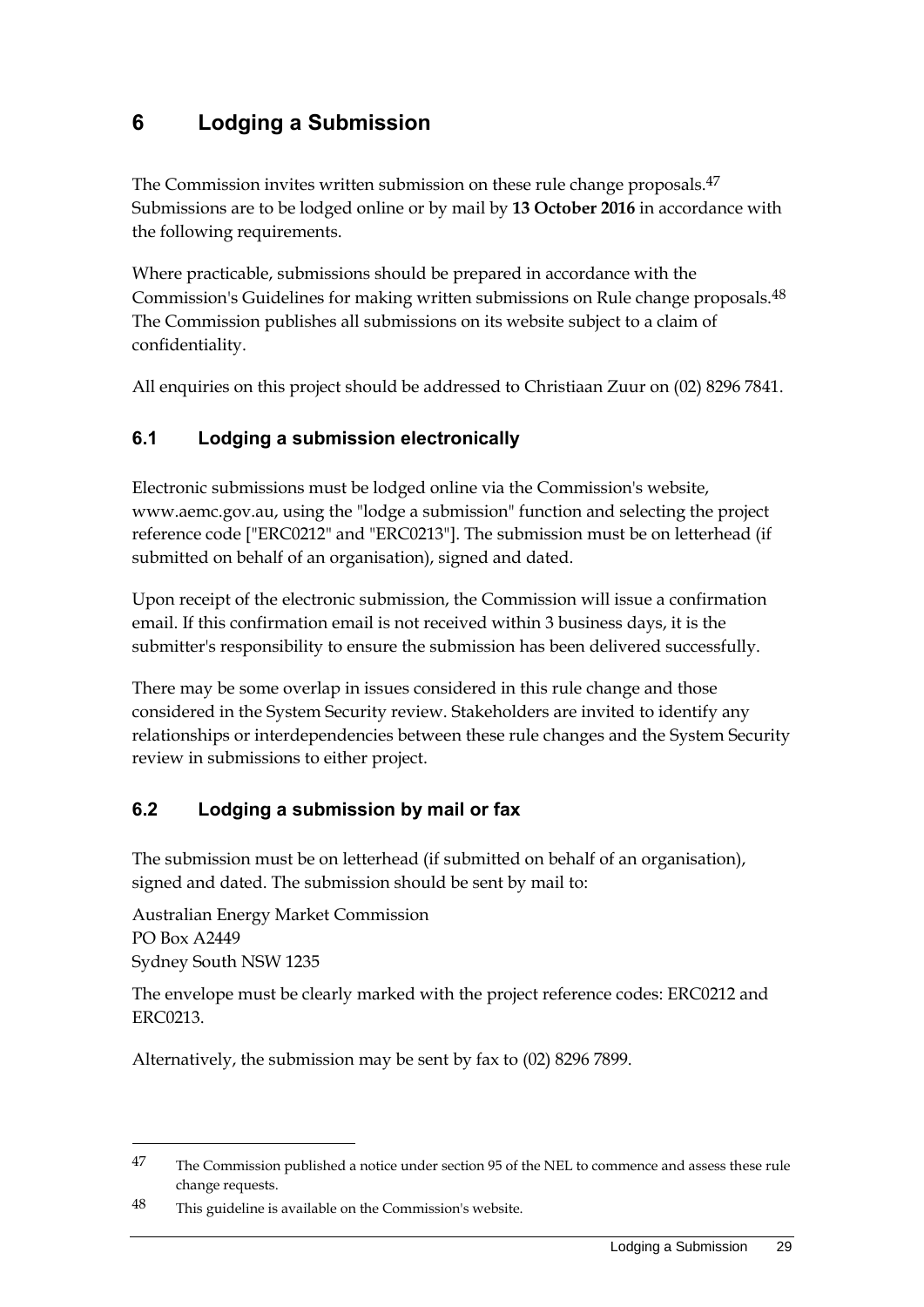Except in circumstances where the submission has been received electronically, upon receipt of the hardcopy submission the Commission will issue a confirmation letter.

If this confirmation letter is not received within 3 business days, it is the submitter's responsibility to ensure successful delivery of the submission has occurred.